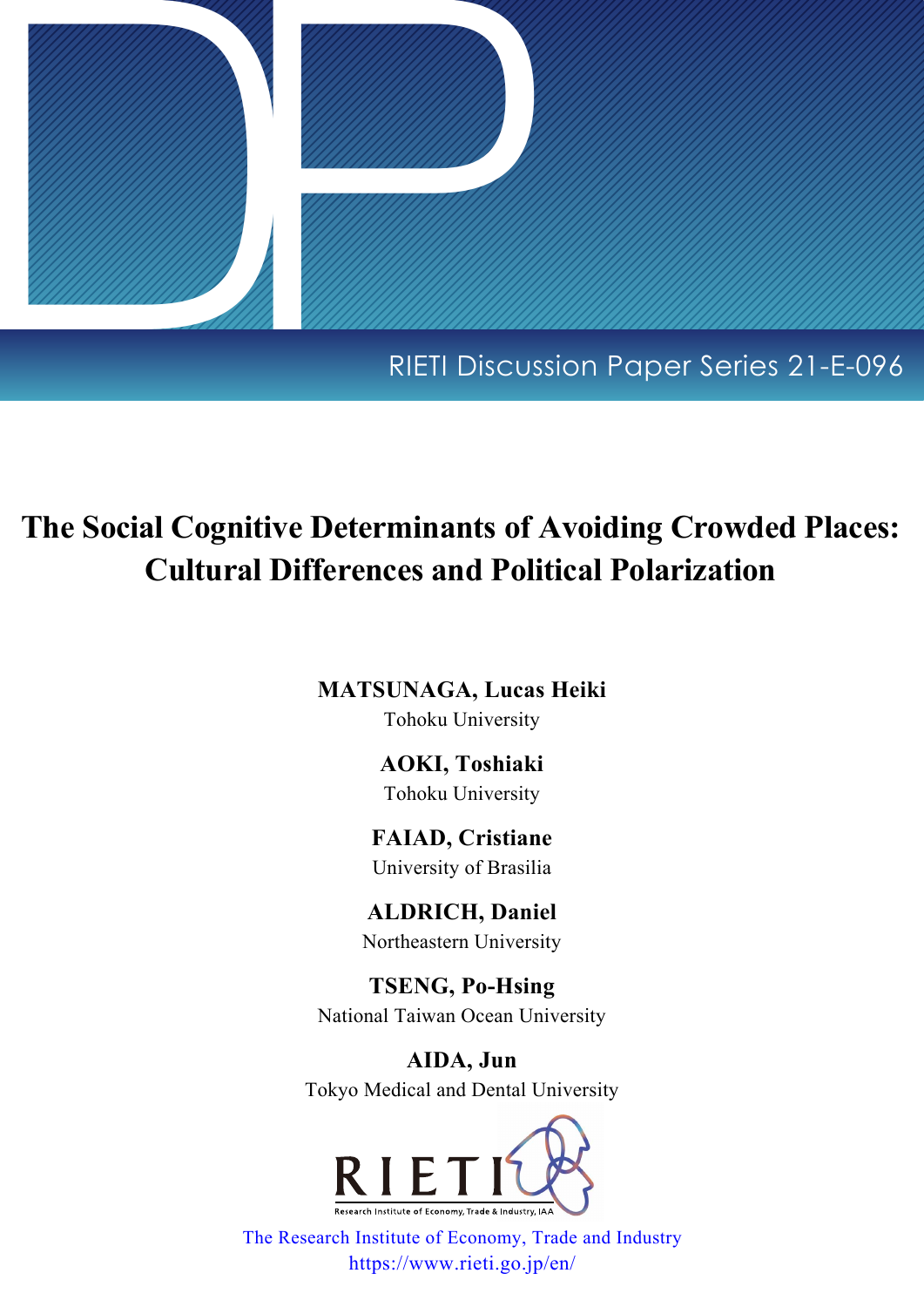#### **The Social Cognitive Determinants of Avoiding Crowded Places: Cultural Differences and Political Polarization[\\*](#page-1-0)**

Lucas Heiki Matsunaga<sup>1</sup>, Toshiaki Aoki<sup>1</sup>, Cristiane Faiad<sup>2</sup>, Daniel Aldrich<sup>3</sup>, Po-Hsing Tseng<sup>4</sup>, Jun Aida<sup>5</sup> <sup>1</sup> Tohoku University, Japan. 2 University of Brasilia, Brazil. <sup>3</sup> Northeastern University, The United States. 4 National Taiwan Ocean University, Taiwan 5 Tokyo Medical and Dental University, Japan.

#### Abstract

Why residents of large cities undertake physical distancing during pandemics remains understudied. This research seeks to explain this behavior through: (1) a structural model in a multinational sample, (2) differences in its components by culture, and (3) by political differences. A survey on planned behavior, risk perception, moral obligation, and political views was conducted with 1196 respondents in Taipei, Tokyo, New York, and Brasilia. Firstly, the structural model explained 47% of behavior in Brasilia, 36% in Tokyo, 33% in New York, and 20% in Taipei. Secondly, there were significant differences in the means of each component across cities with great effect, especially in fear of contagion, moral obligation, behavior, and trust in authorities, which may be sensitive to local norms and the public health situation. Finally, political polarization in each country meant deviation from the core model, especially in Brasilia, Tokyo, and New York, where contrasts between political partisans leads to different perceptions on the determinants of the model, with the largest difference found in trust in authorities and fear of contagion. Thus, reducing political polarization, understanding target segments of society, managing risk perception, feelings of moral obligation, and the social cognitive determinants of avoiding crowded places can be a strategy for communications based on scientific evidence.

Keywords: COVID-19; Social Psychology; Risk Perception; Avoid Crowded Places; Politics.

The RIETI Discussion Paper Series aims at widely disseminating research results in the form of professional papers, with the goal of stimulating lively discussion. The views expressed in the papers are solely those of the author(s), and neither represent those of the organization(s) to which the author(s) belong(s) nor the Research Institute of Economy, Trade, and Industry.

<span id="page-1-0"></span><sup>\*</sup> This study is conducted as a part of the Project "Social Scientific Studies on Self-replicating Natural and Technical Phenomenon" undertaken at the Research Institute of Economy, Trade and Industry (RIETI). Also, this study, in especial, involves the collaboration of a project conducted by members from Tohoku University, Tokyo Medical and Dental University (Japan), Northeastern University (The U.S.), University of Brasilia (Brazil), and the National Taiwan Ocean University (Taiwan) named "The Behavioral Mechanisms of cooperation during the COVID-19 pandemic: An international comparative analysis in Japan, The United States, Taiwan, and Brazil". The author is grateful for financial support from Tohoku University and helpful comments and suggestions of Professor Masahiro Sato (Tohoku Uni.) and Professor Yuichi Furukawa (Aichi Uni), co-authors and Discussion Paper seminar participants at RIETI.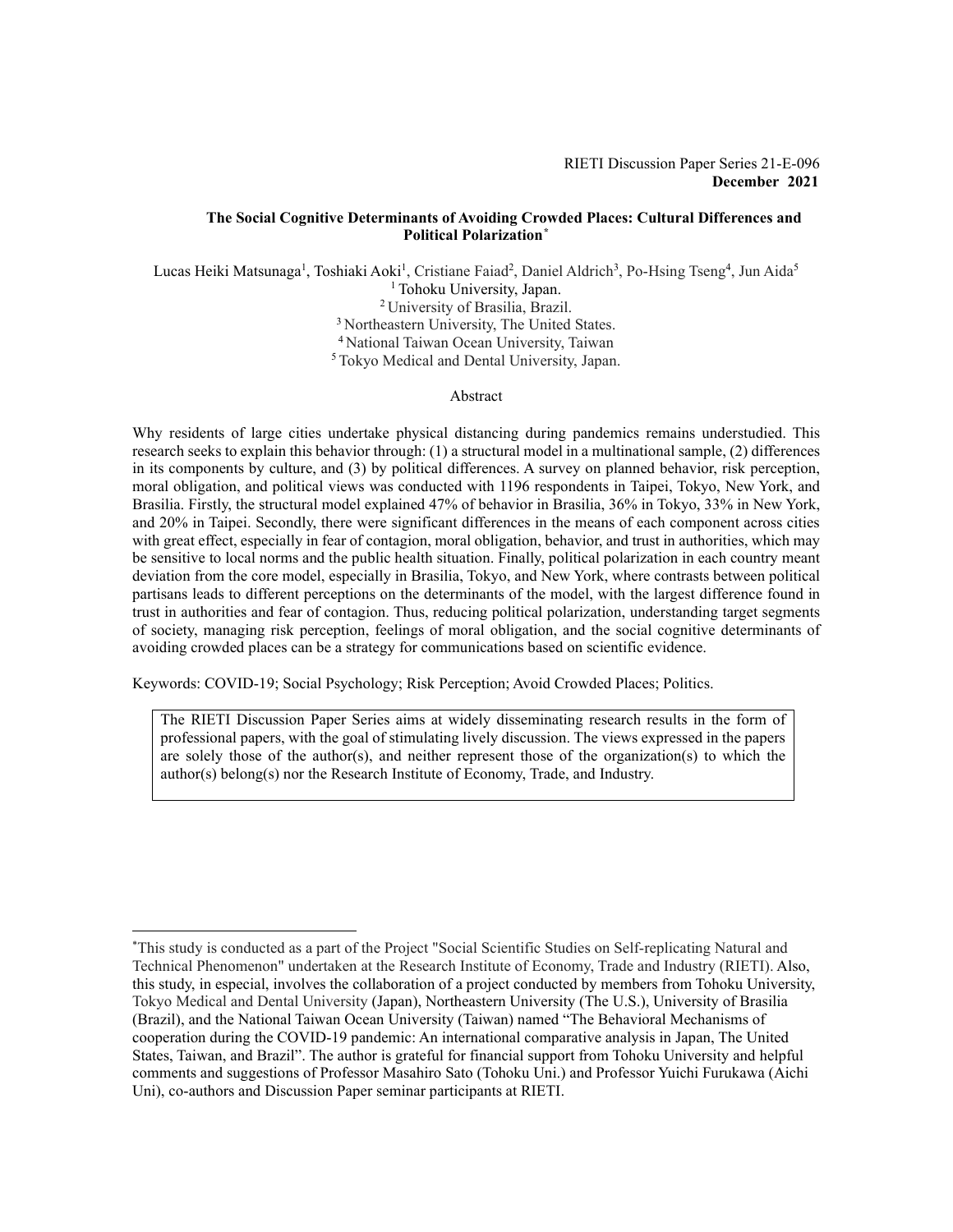## **The Social Cognitive Determinants of Avoiding Crowded Places: Culture Differences and Political Polarization.**

Living in big cities in the COVID-19 pandemic may be a challenge due to urban design, crowdedness, and extensive economic activities that influence people's opportunities to avoid crowded places. Nevertheless, few studies could propose an integrated model of explanation considering the political and social life of cities. Thus, we investigated the determinants of avoiding crowded places in four big cities in the world: Tokyo (Japan), Taipei (Taiwan), The City of New York (The U.S.), and Brasilia (Brazil). For that, we first verified the psychometric validity of a structural model based on the theory of planned behavior, risk perception, and moral norms. Then, we compared the mean scores of each component across cities, and finally by their political differences since COVID-19 can be highly politicized (Bartusevicius et al., 2021) and present significant different outcomes depending on national reactions (Cheng et al., 2020), where big cities may suffer higher from clusters of infection and consequences to all manners of human economy and activity (Kondo, 2020).

## **The background in Tokyo, Taipei, The City of New York, and Brasilia**

During data collection, the daily increase and the cumulative number of deaths and cases related to the COVID-19 were higher in the Americas, but least in the Western Pacific countries<sup>[1](#page-2-0)</sup>. Due to this contrast, we surveyed citizens from two big cities in the Americas and two in the Western Pacific: (1) Brasilia, (2) Tokyo, (3) Taipei, and (4) New York City, respectively, in Brazil, Japan, Taiwan, and the United States. We considered the cities to be (1) big centers, (2) having cultural and political differences, (3) having political and economic relevances for their respective countries, and finally (4) presenting differences in the COVID-19 background and public health measures. Thus, below, we briefly describe

<span id="page-2-0"></span><sup>&</sup>lt;sup>1</sup> World Health Organization. WHO Coronavirus (COVID-19) Dashboard.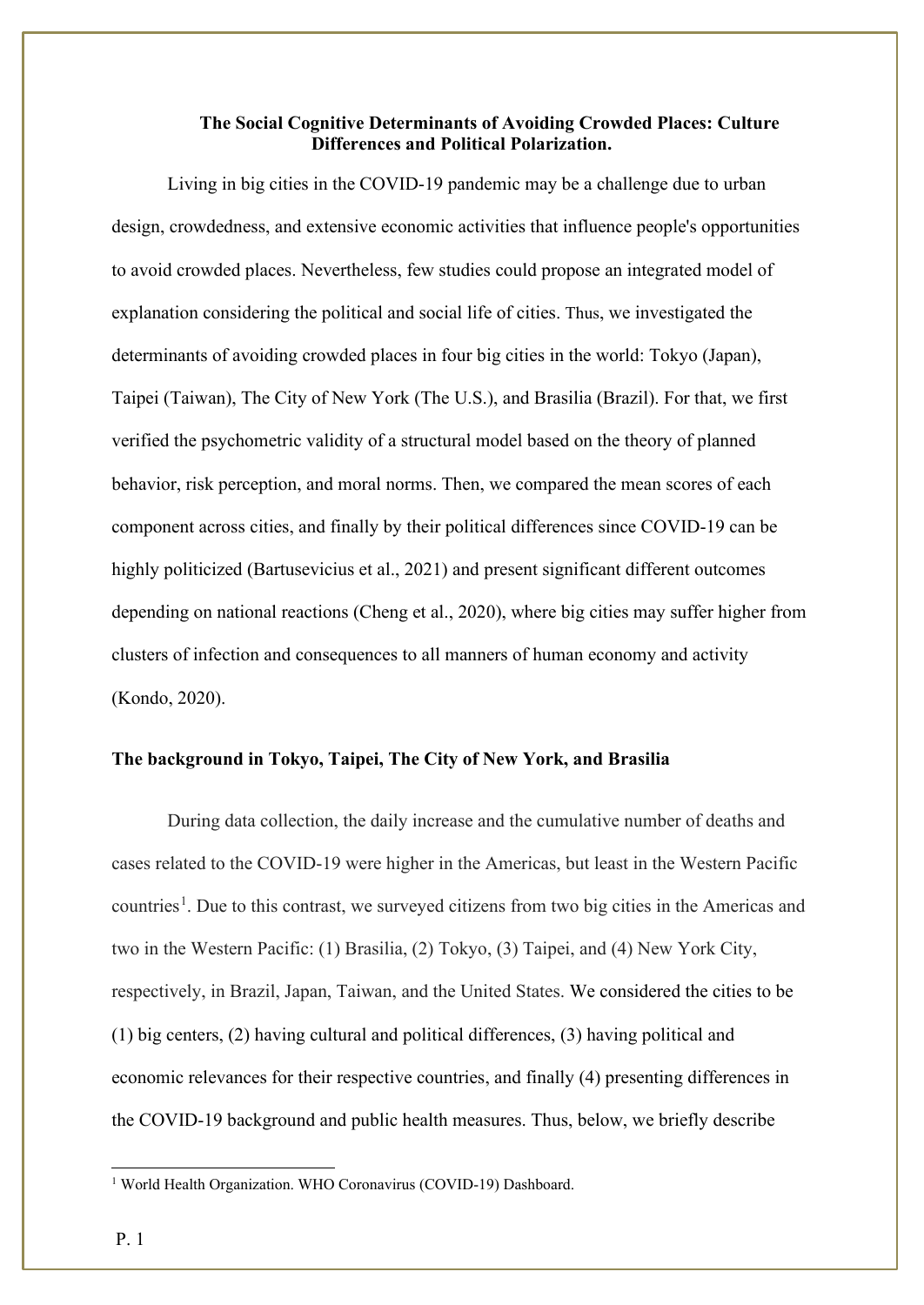their urban, health, and political scenarios to understand the demands for citizens to avoid crowded places.

Brasilia, the capital of Brazil, is a planned city with a sectoral approach and large open spaces (Costa & Lee, 2019), making the city with a low population density of 3,094,325 people in 5,760 km<sup>[2](#page-3-0)</sup><sup>2</sup>. This city had in its federal district 300,393 cumulative cases of COVID 19 by March [3](#page-3-1), 2021<sup>3</sup>, when the country was under emergency state. Rising political polarization, conflicting information from the news and layers of government, and economic recession may be critical factors in the management of health policies (Lopes, 2021).

The City of New York constituted of 8,80[4](#page-3-2),190 people living in around 783.83  $\text{km}^{24}$ , is one of the wealthiest and most crowded cities in the U.S. (Lankevich, 2020). The city had an emergency state<sup>[5](#page-3-3)</sup> on March 3, an average of 3,972 new cases per week<sup>[6](#page-3-4)</sup>. By the time, the conflict between Trump's administration and the World Health Organization, besides the already crescent political polarization (Pew Research Center, 2017), may have influenced adherence to COVID-19 measures (Kerr et al., 2021).

With 14,064,696 people living in 2,194 km², Tokyo maintained its Japanese regulatory law of non-compulsory measures, which is argued in previous studies to be significant in reducing human mobility (Yabe et al., 2020). Even though, in the Metropolitan area, it was observed 112,345 cumulative cases with COVID-19 by March 3, 2021<sup>[7](#page-3-5)</sup>. The change of Prime Minister in the fall of 2020 left the country with years of political stability and positive evaluation, but yet with dilemmas with specific segments of society requesting a

<span id="page-3-0"></span><sup>2</sup> Brazilian Institute of Geography and Statistics, 2021.

<span id="page-3-1"></span><sup>3</sup> Public Security Secretary of the Federal District (2021).

<span id="page-3-2"></span><sup>4</sup> United States Census Bureau in 2019 for population and 2010 for the land area.

<span id="page-3-3"></span><sup>5</sup> New York State government (2021).

<span id="page-3-4"></span><sup>6</sup> The New York Times (2021).

<span id="page-3-5"></span><sup>7</sup> Tokyo Metropolitan Government (2021).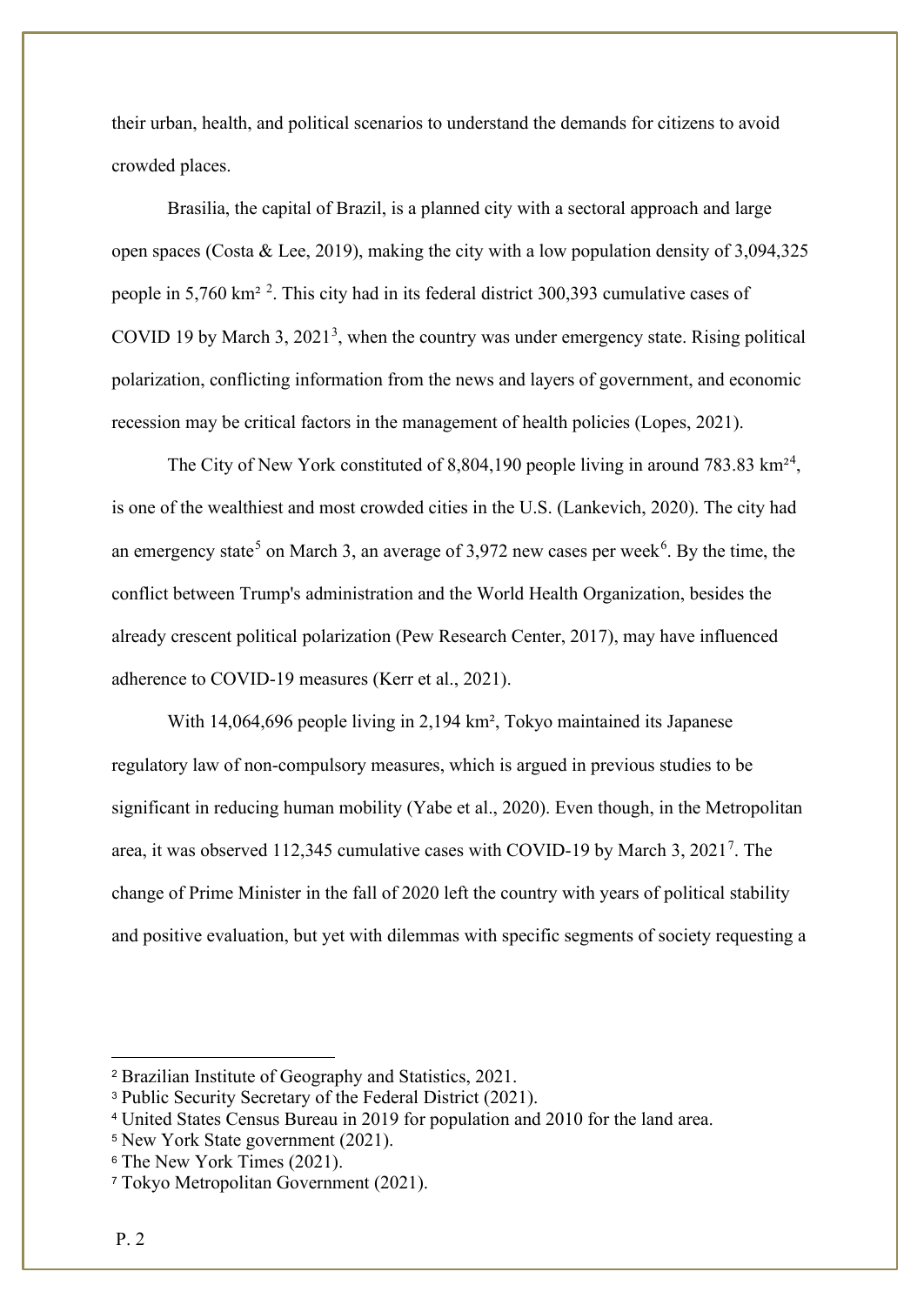more steadiness position with health policies against COVID-19, which may conflict with the protection of business, economic sector and the Tokyo Olympics (Liff, 2021).

Taipei city yields a population density of 9,661 people per km² in 2020[8](#page-4-0) , making it one of the densest urban areas in the world, besides the political and economic center of Taiwan (Britannica, 2019). Nevertheless, between February 28 to March 6, 2021, only 19 confirmed cases were found in the country, where rapid control of borders, travel restrictions, proactive testing, and other measures made it safer (Wang et al., 2020). In addition, data from the Taiwan National Security Survey showed stability in vote choice respecting a normal distribution, where for example, in Taipei City, politicians identified with moderates could have increased popularity among voters (Wang, 2019).

## **Theoretical Model**

#### *The theory of planned behavior.*

To understand the efforts to engage in a behavior in a specific context and time, the theory of planned behavior (TPB) explains the need for: (1) attitudes, or the positive and negative evaluation of the behavior, (2) perceived behavioral control, or the easiness and controllability of performance, and (3) subjective norms or the social expectation for it (Ajzen, 1991). In a cross-cultural meta-analysis, Fischer & Karl (2021) showed the validity of the theory of planned behavior for understanding the many cooperative actions in the pandemic with 83 studies worldwide. For example, Schwander and collaborators (2021) found that the theory can predict social distance in the U.S. and Puerto Rico, while Mao and collaborators (2021) in China with avoiding nonessential conversation and personal contact. Other examples of studies involving protective behaviors against COVID-19 showed

<span id="page-4-0"></span><sup>8</sup> Department of Urban Development, Taipei City Government (2021).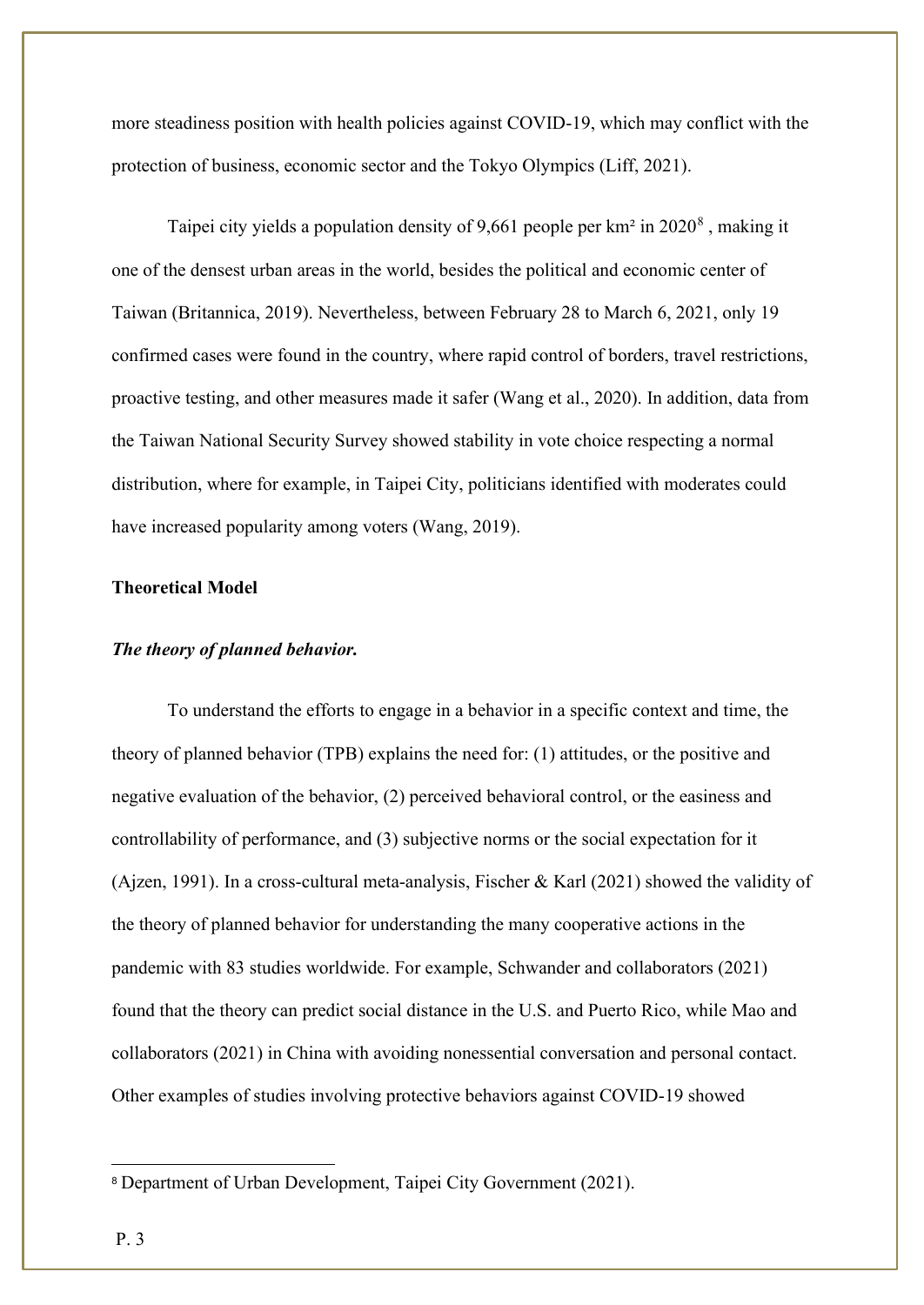evidence in the Philippines, Iran, Norway, Israel, or Bangladesh (see Das et al., 2021, Lin et al., 2020, Prasetyo et al. 2020; Wolff, 2021; Fan et al., 2021; Shmueli, 2021). Nevertheless, studies on avoiding crowded areas, including additional components of risk and feelings of moral obligation, are needed to cover part of the variance of behavior not explained by the theory of planned behavior, since noncooperation may put the self at risk and may affect others due to COVID-19 being a highly infectious disease.

## *Risk Perception*

International evidence showed that risk perception significantly correlates with preventive health behaviors against COVID-19 (Dryhurst et al., 2020). But, although people make deliberative evaluations about their risks, such as estimating the likelihoods in decisions on a utility basis, behavioral economics showed that people are also guided by loss aversion and heuristics (Kahneman & Tversky, 1979); or emotions such as fear and affect (Slovic et al., 2007). For example, a meta-analysis over 136 effect sizes in various studies verified that fear has a significant and average effect of *r*=.219 on decreasing risk-taking. Furthermore, Frounfelker and collaborators (2021), with an expanded model of the theory of planned behavior, found in Canada ( $N= 3,183$ ) that fear of infection can be a significant predictor for more efforts in practicing social distance ( $\beta$  = .16; S.E. = .01, p<.001).

In addition, the frequency of exposition to related information and the social trust in the authorities' policies may influence intuitions about risks and fear (Tversky & Kahneman, 1973; Cvetkovich, 2013; Ng & Kemp, 2020). Thus, to measure risk perception, we considered (1) cognitive risk evaluation (the likelihood and magnitude estimation of contagion), (2) social trust (evaluation of health policies against COVID-19 by national authorities), and (3) frequency of exposed information about COVID-19 (In the news, social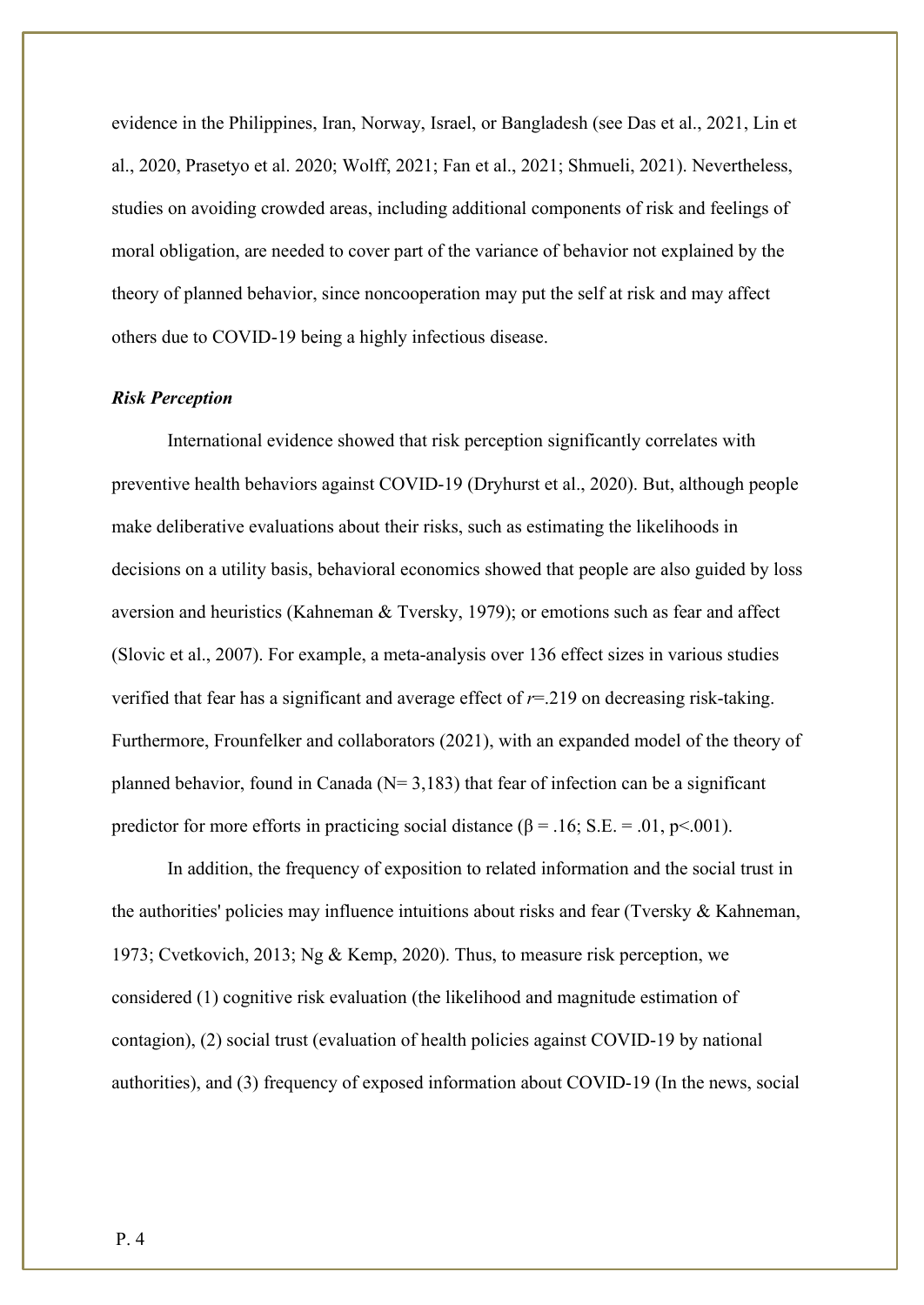media, and face-to-face communication) as predictors of fear of contagion leading to effects on behavior. [9](#page-6-0)

## *Feelings of Moral Obligation*

Avoiding crowded places is necessary for the collective benefit of controlling clusters of infection in cities, but it can present a social dilemma if it produces individual costs. Thus, consequences generated by adopting this behavior, such as depriving citizens of places they want to go, participating less in economic life, or creating burdens in planning new routes, can encourage defection. However, even though against one's utility, there is much evidence from cross-cultural experiments for a cooperative tendency in human decision-making (Henrich et al., 2005). This tendency can be a product of cultural foundations (Haidt, 2012), genetic relations (Foster et al., 2006), evolutionary heritage (De Waal, 2008), or ontological and emotional development (Kohlberg & Hersh, 1977). But in general, the awareness of others' needs, such as vulnerable people, may provoke emotional arousal and feelings of obligations (Schwartz, 1977), influencing cooperation. This experience of empathy can be the need for care over populations at higher risk against COVID-19, such as people over 60 years old or with lung or heart disease, diabetes, and other health conditions (World Health Organization, 2021). And indeed, international research showed that emotions such as empathy for people vulnerable to the virus could be seen as an essential component of

<span id="page-6-0"></span><sup>9</sup> All components, separately, have significant correlation with avoiding crowded places in our sample. Fear predicted in  $r = 0.327$  ( $p < 001$ ), trust in  $r = 0.214$  ( $p < 0.01$ ), frequency of COVID-19 information in  $r=152$  ( $p<0.01$ ), and cognitive risk evaluation in  $r=.184$ , (p<.001). With multiple regression, only trust (*r= -.*137*, p< .001)* and fear (r=.283, *p<.001)*  would be significant predictors of behavior. Considering their effects, it is possible to see that fear is the one closer in explained variance to the behavior. Thus, taking the literature on the affect heuristic, we opt to explain the behavioral decision as influenced by their currrent emotions mainly, and indirect influenced by the other variables, which all are significant predictors of fear (*p<* .001). This was considered due to the nature of the behavior, that although may require planned action, it is also constrained by habits or constrained demands that evoke heuristics or mental shortcuts based on emotions, influencing directly the behavior.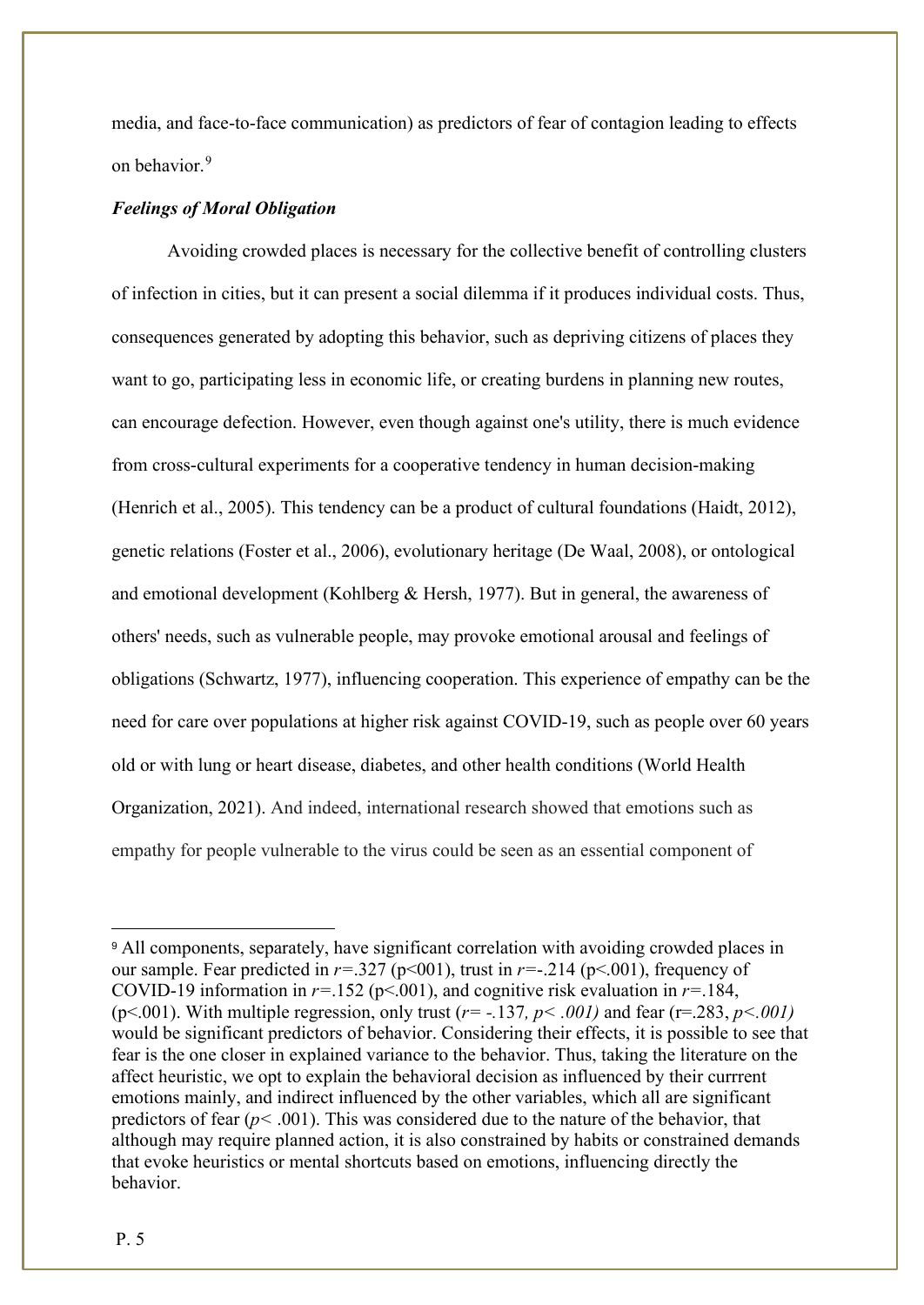adhering to physical distancing (Pfattheicher et al., 2020). Thus, we included feelings of moral obligation to explain efforts and behavior.

## *An integrative model*

The theory of planned behavior can explain health behaviors but still lacks explained variance when they involve risks (McEachan et al., 2011) and moral norms if they present social dilemmas (Parker et al., 1995; Chan & Bishop, 2013). This is because the theory doesn't include these components in its model, needing an expanded version. Thus, we propose a model where the behavior would be influenced directly by intention, moral norms, and fear. Then, risk evaluation, frequency of COVID-19 information, and trust in health policies from own government were assigned to impact fear. At the same time, intentions would be influenced by attitudes, perceived behavioral control, injunctive norms (social expectations), and moral norms (see Figure 1). Then, we considered cross-cultural differences in the model's estimates and analyzed all these components` mean scores by culture and political views. By doing that, it would be possible to verify how communications and psychological interventions can be designed while preserving citizens' freedom, well-being, and safety.

## **Method**

#### **Data collection and questionnaire**

This research, approved by the research ethics committee (IRB number 2020-2), used a Likert type scale of five points for measuring (1) attitudes, (2) injunctive norms, (3) moral norms, (4) trust in authorities, (5) perceived behavioral control, (6) risk evaluation of contagion, (7) fear of infection, (8) frequency of exposition to COVID-19 information, and (9) intentions. In addition, another question with 7 points for measuring the number of times that people avoid crowded places when going out. The survey was conducted online between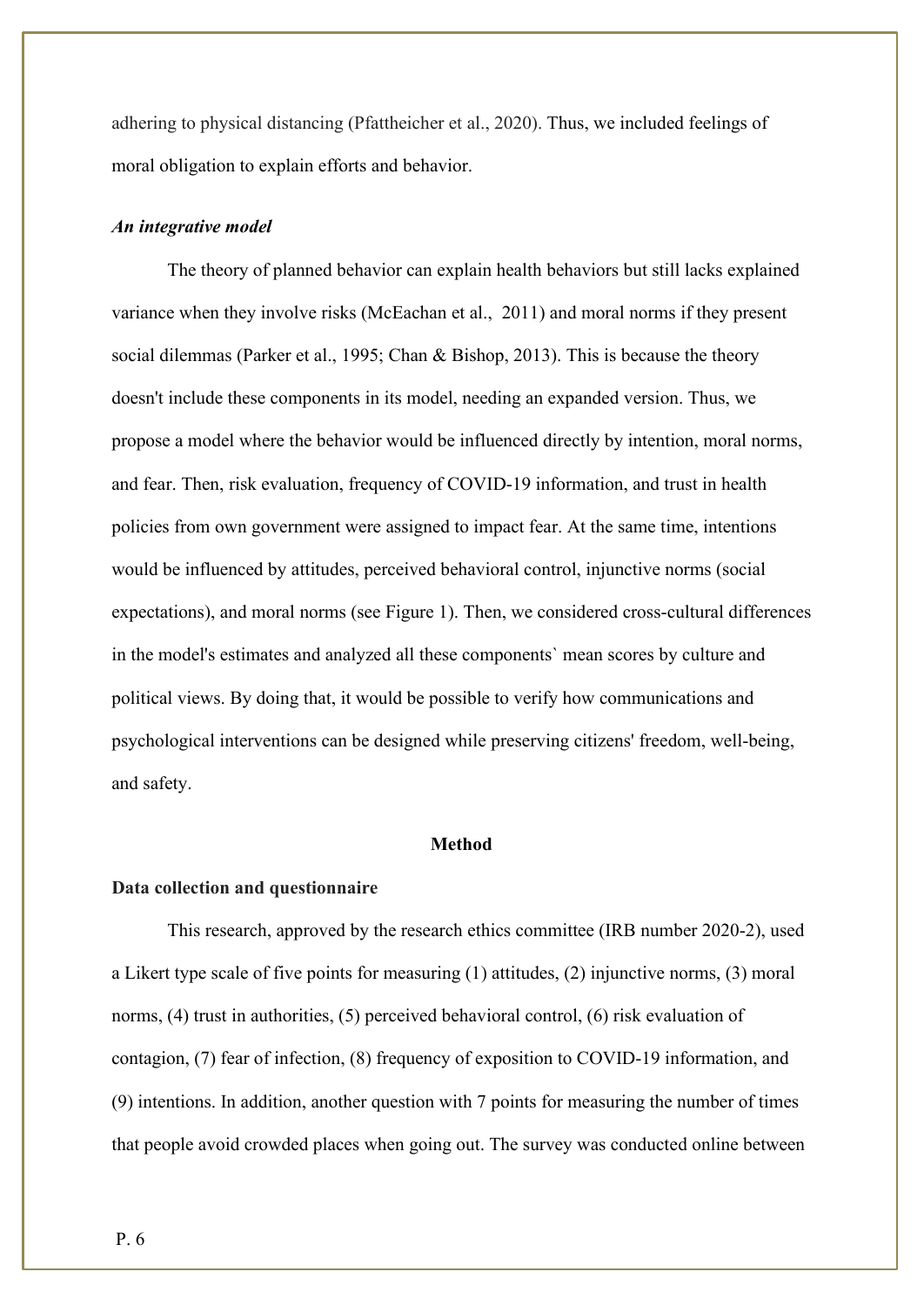December 31, 2020, to March 3, 2021, where private survey companies (Qualtrics and Cross-Market) collected data in New York City, Japan, and Taiwan using criteria for the sample to be above 18 years old, having equal distribution of gender and an equal number of participants for each age groups broken in 10 (From 20 years old to over 65). In Brasilia, the researchers conducted snowball sampling due to national regulations. The questionnaire, initially written in English, was translated to Portuguese, Mandarin Chinese, and Japanese. Then, it was back-translated, and the items were compared in both versions for quality and preservation of the original meaning of each question. All translators were native in their respective languages and had an academic background. Each item, mean score, standard deviation, and Cronbach's alpha for their dimensions can be seen in Table 1.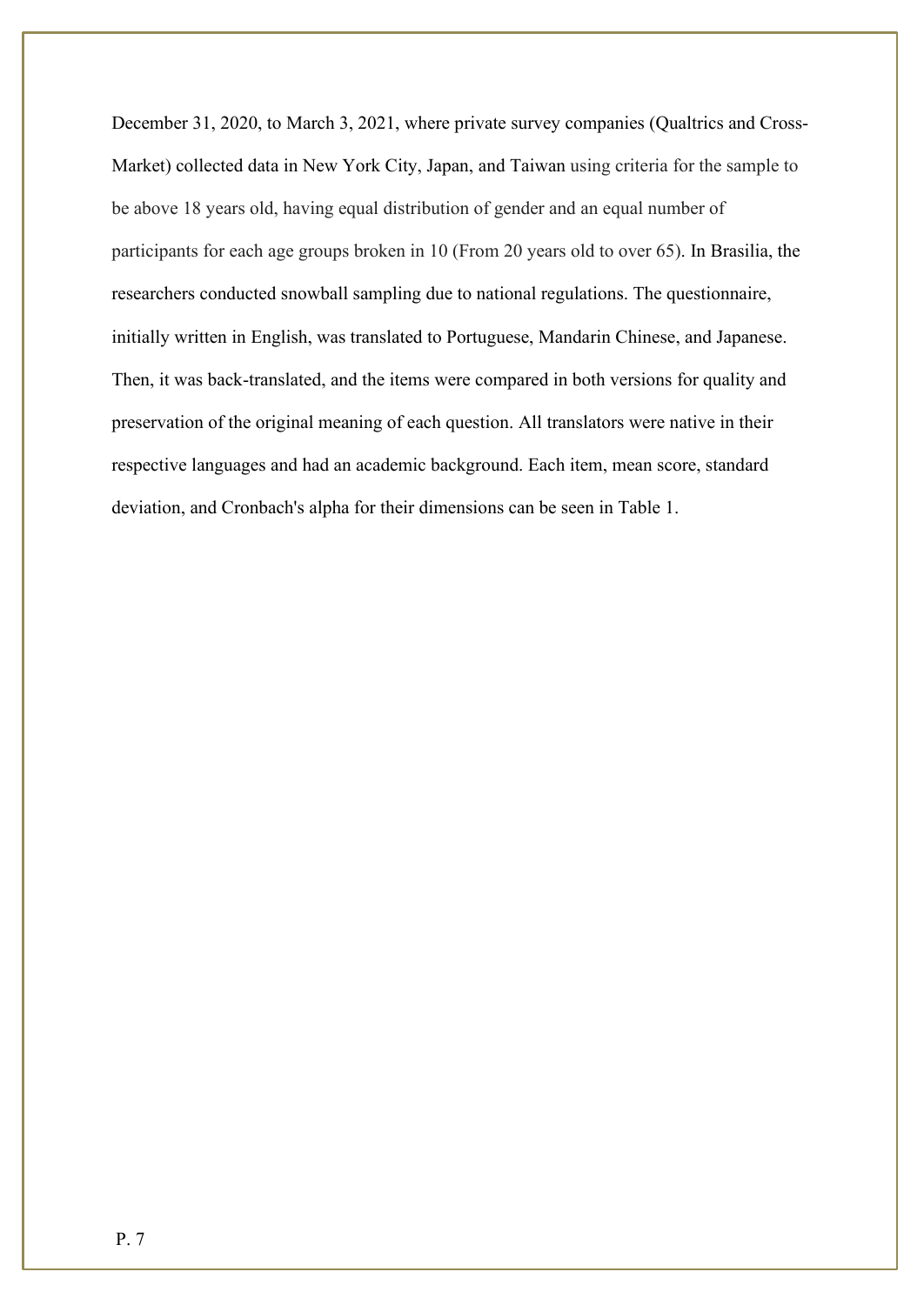## **Table 1**

Means (M) and Standard Deviations (S.D.) of each item, followed by their reliability score (Cronbach's alpha) in their respective dimension.

| <b>Items</b>                                                      | M    | SD                | $\alpha$   |
|-------------------------------------------------------------------|------|-------------------|------------|
| Attitude                                                          |      |                   |            |
| Avoiding crowded places is good for me.                           | 4.33 | $\boldsymbol{.8}$ |            |
| Avoiding crowded places is desirable.                             | 4.26 | .84               | .795       |
| Injunctive Norm                                                   |      |                   |            |
| People tell me to avoid crowded places.                           | 4.25 | $\boldsymbol{.8}$ |            |
| It is expected of me to avoid crowded places.                     | 4.23 | .85               | .703       |
| Perceived Behavioral Control                                      |      |                   |            |
| I am confident that I can avoid crowded places.                   | 3.96 | .95               |            |
| It is easy for me to avoid crowded places.                        | 3.8  | 1.01              | .81        |
| Moral Norm                                                        |      |                   |            |
| I would feel guilty if I stay in crowded places.                  | 3.64 | 1.09              |            |
| I believe that I have a moral obligation to avoid crowded places. | 3.92 | 1.0               |            |
| Staying in crowded places goes against my moral principles.       | 3.62 | 1.1               | .853       |
| Intention                                                         |      |                   |            |
| I intended to avoid crowded places.                               | 4.21 | .9                |            |
| I made an effort to avoid crowded places.                         | 4.25 | .84               | .787       |
| <b>Behavior</b>                                                   |      |                   |            |
| In the midst of the coronavirus pandemic, how often do you stay   |      |                   |            |
| at home, weekly, due to this pandemic, except to buy daily        |      |                   | <b>Not</b> |
| necessities?                                                      | 5.23 | 1.51              | applicable |
| Cognitive Risk Evaluation                                         |      |                   |            |
| About being affected by catching the coronavirus in the near      |      |                   |            |
| future. I think I will be directly affected by it.                | 3.39 | 1.04              |            |
| About being affected by catching the coronavirus in the near      |      |                   |            |
| future. I think I will seriously be affected by it.               | 3.24 | 1.02              | .849       |
| Frequency of COVID-19 Information                                 |      |                   |            |
| Frequency of COVID-19 information on the T.V., radio, and         |      |                   |            |
| newspapers.                                                       | 4.22 | 1.01              |            |
| Frequency of COVID-19 information on social media.                | 3.85 | 1.22              |            |
| Frequency of COVID-19 information in face-to-face                 |      |                   |            |
| communication.                                                    | 3.64 | 1.14              | .69        |
| Trust in Authorities                                              |      |                   |            |
| The national government can generally be trusted to manage the    |      |                   |            |
| COVID-19 crisis OR In 2020, I thought the federal government      |      |                   |            |
| could be trusted to manage the COVID-19 crisis(THE US).           | 2.81 | 1.29              |            |
| The COVID19 policies of my country should be changed.             | 2.41 | 1.1               |            |
| COVID-19 policies in my country are effective in protecting       |      |                   |            |
| people's basic health.                                            | 2.93 | 1.21              | .769       |
| Fear                                                              |      |                   |            |
|                                                                   |      |                   | Not        |
| Getting sick with the coronavirus can be a worry.                 | 3.86 | 1.03              | applicable |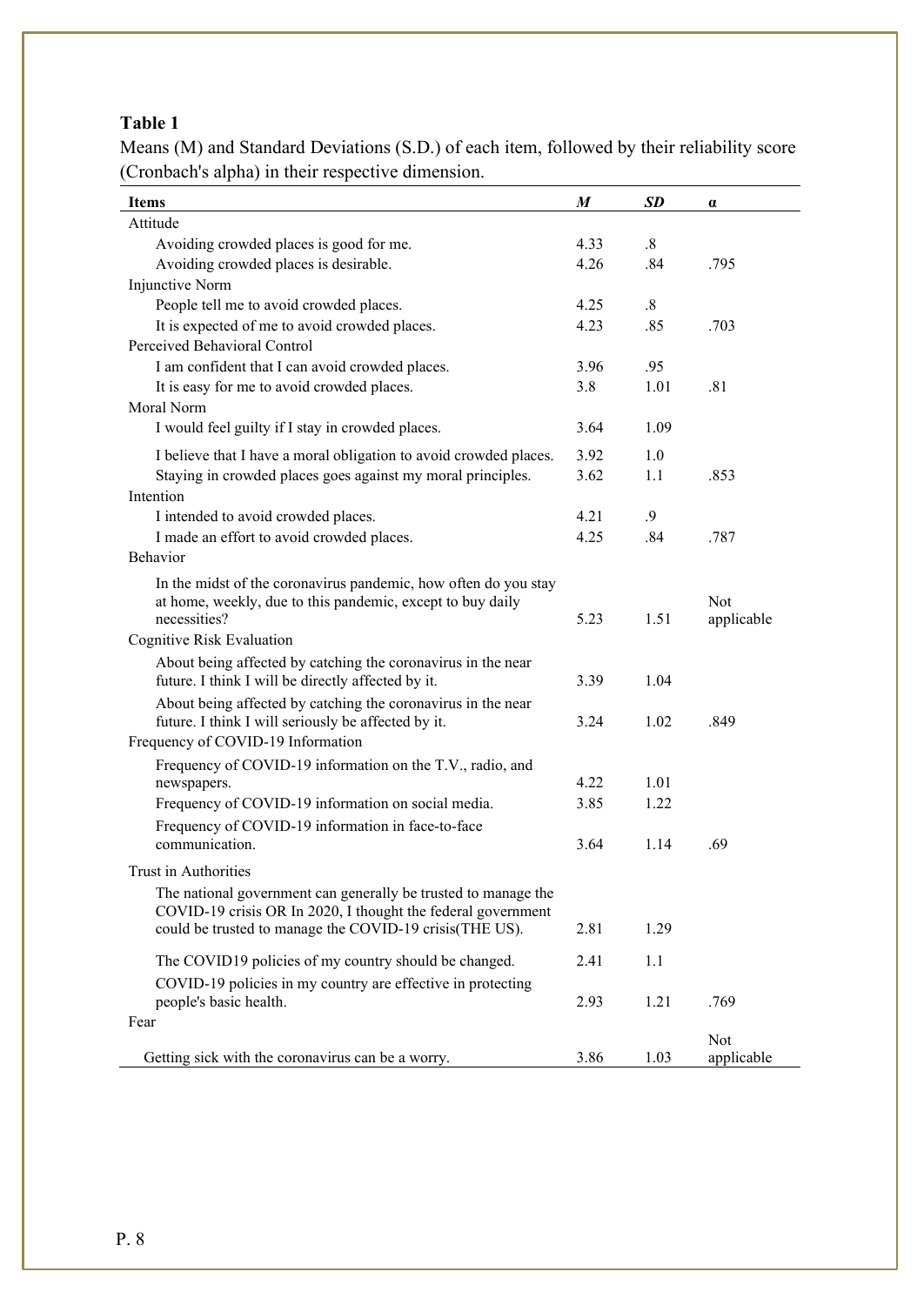## **Sample characteristics**

The sample consisted of 1196 participants (including 300 in Taipei, 300 in Tokyo, 313 in the City of New York, and 283 in Brasilia), 58.9% women with a mean age of 44 years old (*SD*= 14). This sample doesn't contain invalid questionnaires or outliers since they were substituted to others before data analysis. Unemployed people were 16.7%, while 35.9% worked remotely, and only 30 participants declared staying under quarantine. Most participants declared being centrists in their political view (42%), and people not interested in politics were verified to be substantial (20.2%), but each country considers the political spectrum in different terms. From one opposition to another, in Brazil, we considered the division in Left-wing and Right-wing, in the City of New York Republicans and Liberals, in Taipei Democratic Progressive Party (DPP) and the Kuomintang (KMT)/ the Chinese Nationalist Party, and finally in Tokyo Progressists and Conservatives. Socio demographics can be visualized in Table 2.

## **Table 2**

| Socio-demographics of all cities or by cities |  |  |  |  |
|-----------------------------------------------|--|--|--|--|
|-----------------------------------------------|--|--|--|--|

|                                               |                  | All Cities     |                  | The City of<br>New York |                  | Tokyo     |                  | Taipei    |                  | <b>Brasília</b> |
|-----------------------------------------------|------------------|----------------|------------------|-------------------------|------------------|-----------|------------------|-----------|------------------|-----------------|
| <b>Baseline Characteristics</b>               |                  | $(N=1196)$     |                  | $(N=313)$               |                  | $(N=300)$ |                  | $(N=300)$ |                  | $(N=283)$       |
|                                               | $\boldsymbol{n}$ | %              | $\boldsymbol{n}$ | %                       | $\boldsymbol{n}$ | $\%$      | $\boldsymbol{n}$ | %         | $\boldsymbol{n}$ | $\%$            |
| Gender                                        |                  |                |                  |                         |                  |           |                  |           |                  |                 |
| Female                                        | 701              | 58.6           | 196              | 62.6                    | 151              | 50.3      | 150              | 50        | 204              | 72.1            |
| Male                                          | 492              | 41.1           | 117              | 37.4                    | 149              | 49.7      | 150              | 50        | 76               | 26.9            |
| <b>Political Position</b>                     |                  |                |                  |                         |                  |           |                  |           |                  |                 |
| Left-Wing/Liberals/<br>Progressives/DPP       | 264              | 22.1           | 96               | 30.7                    | 40               | 13.3      | 50               | 16.7      | 78               | 27.6            |
| Right-Wing/Conservatives/<br>Republicans/ KMT | 184              | 15.4           | 56               | 17.9                    | 46               | 15.3      | 38               | 12.7      | 44               | 15.5            |
| Centrist                                      | 502              | 42             | 102              | 32.59                   | 163              | 54.3      | 166              | 55.3      | 71               | 25.1            |
| Not Interested                                | 242              | 20.2           | 59               | 18.84                   | 51               | 17        | 46               | 15.3      | 86               | 30.4            |
| Highest education                             |                  |                |                  |                         |                  |           |                  |           |                  |                 |
| Other                                         | 80               | 6.7            | 8                | 2.6                     | 3                | 1         | 62               | 20.6      | 7                | 2.5             |
| High school                                   | 201              | 16.8           | 74               | 23.6                    | 33               | 11        | 52               | 17.3      | 45               | 14.8            |
| Undergraduate degree                          | 658              | 55             | 126              | 40.3                    | 195              | 65        | 166              | 55.3      | 171              | 60.4            |
| Masters degree                                | 209              | 17.5           | 85               | 27.2                    | 64               | 21.3      | 13               | 4.3       | 47               | 16.6            |
| Ph.D.                                         | 48               | $\overline{4}$ | 20               | 6.4                     | 5                | 1.7       | 7                | 2.3       | 16               | 2.7             |
| Working remotely                              |                  |                |                  |                         |                  |           |                  |           |                  |                 |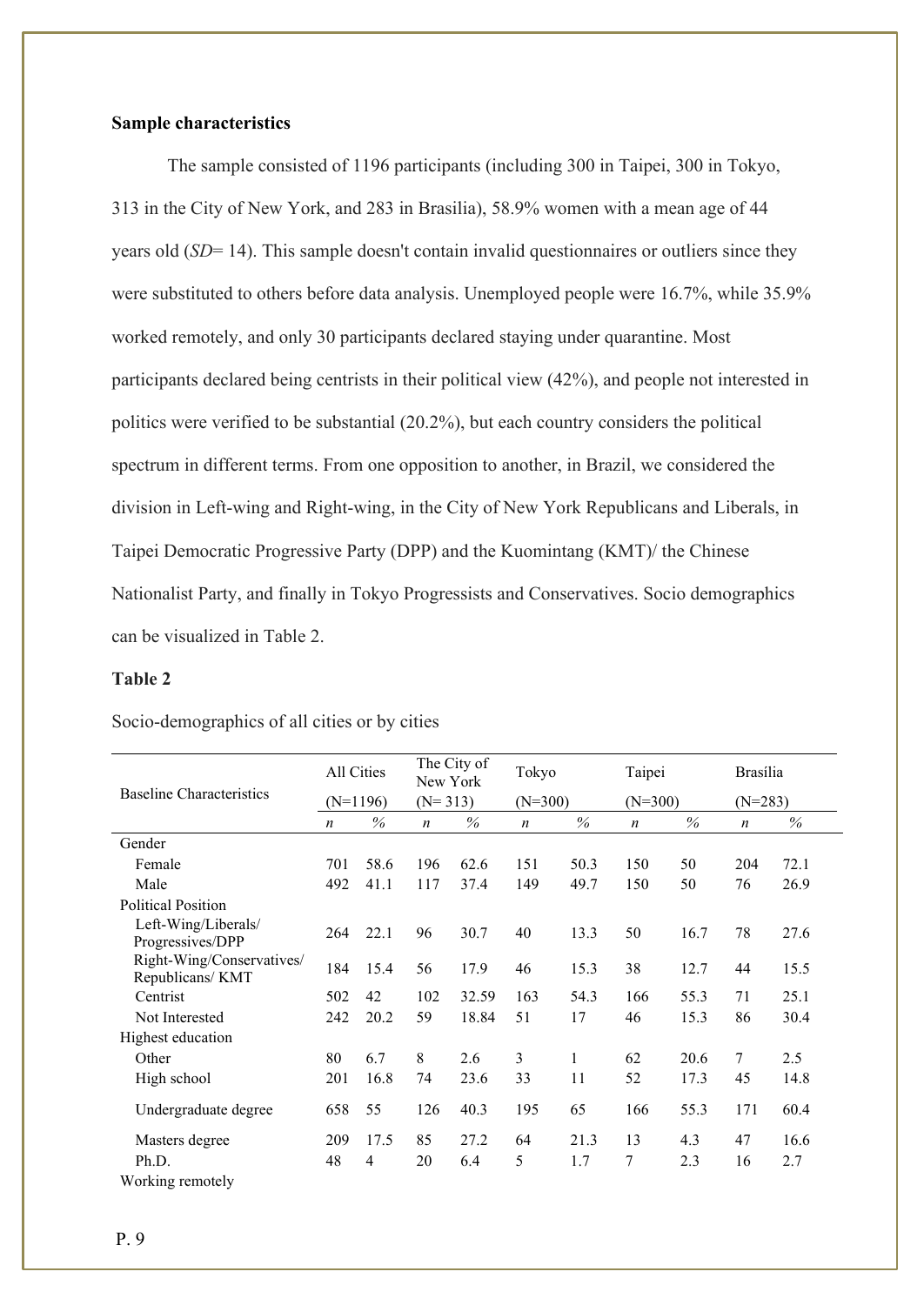| Yes<br>No<br>Unemployed              | 429<br>565<br>200 | 35.9<br>47.2<br>16.7 | 131<br>119<br>63 | 41.9<br>38<br>20.1 | 75<br>145<br>80 | 25<br>48.3<br>26.7 | 75<br>188<br>37 | 25<br>62.7<br>12.3 | 148<br>113<br>20 | 52.3<br>39.9<br>7.1 |
|--------------------------------------|-------------------|----------------------|------------------|--------------------|-----------------|--------------------|-----------------|--------------------|------------------|---------------------|
| Cases under 1 uarantine              | 30                | 2.5                  | 19               | 6.1                | 2               | 0.7                | 2               | 0.7                |                  | 2.5                 |
| Cases that contracted<br>coronavirus | 79                | 6.6                  | 32               | 10.2               | $\mathbf{1}$    | 0.3                |                 | 0.3                | 45               | 15.9                |

*Note. For all countries N = 1196, for the City of New York N = 313, for Tokyo N = 300, for Taipei N = 300, and for Brasilia N = 283 . Participants were on average 44.10 years old (SD = 14.844).*

#### **Results**

## **Data Analysis**

The results were described and discussed in three sections: (1) overall model and multigroup analysis, (2) comparison of the mean scores between cities, and (3) comparison of the scores by political positions for each country. Thus, for the first section, we aimed to verify the validity of the structure in the overall model involving all the samples by applying Structural Equation Modeling (SEM) using AMOS SPSS v.26 with estimates based on Maximum Likelihood, following minimum (Bentler, 1992; Byrne, 2013) or superior criteria (Hu & Bentler, 1999) respectively: *χ ²* with *p* ≤ .05*,* Root Mean Square Error of Approximation (*RMSEA*)  $\leq$  0.08 or  $\leq$  0.05, Comparative Fit Index (*CFI*)  $\geq$  .90 or. $\geq$  95, *NFI* ≥ .90 or ≥ .95, and Tucker-Lewis Index (*TLI*) ≥ .90 or ≥ .95. Later, because this research works with a sample from four different countries, we conducted a multigroup analysis to verify which estimates can be assumed to be equal across cities.

For the second section, we verified with ANOVA the differences between the mean scores of the countries. Then, in the third section, we compared the mean scores between political positions in each country. For this, we used Welch's ANOVA (Robust Test of Equality of Means), which can have better control over violations in the homogeneity of variance or differences in the number of participants across groups (Delacre et al., 2019). Welch's ANOVA was conducted because data collection did not establish criteria for selecting the number of participants equal for each political category. It was expected that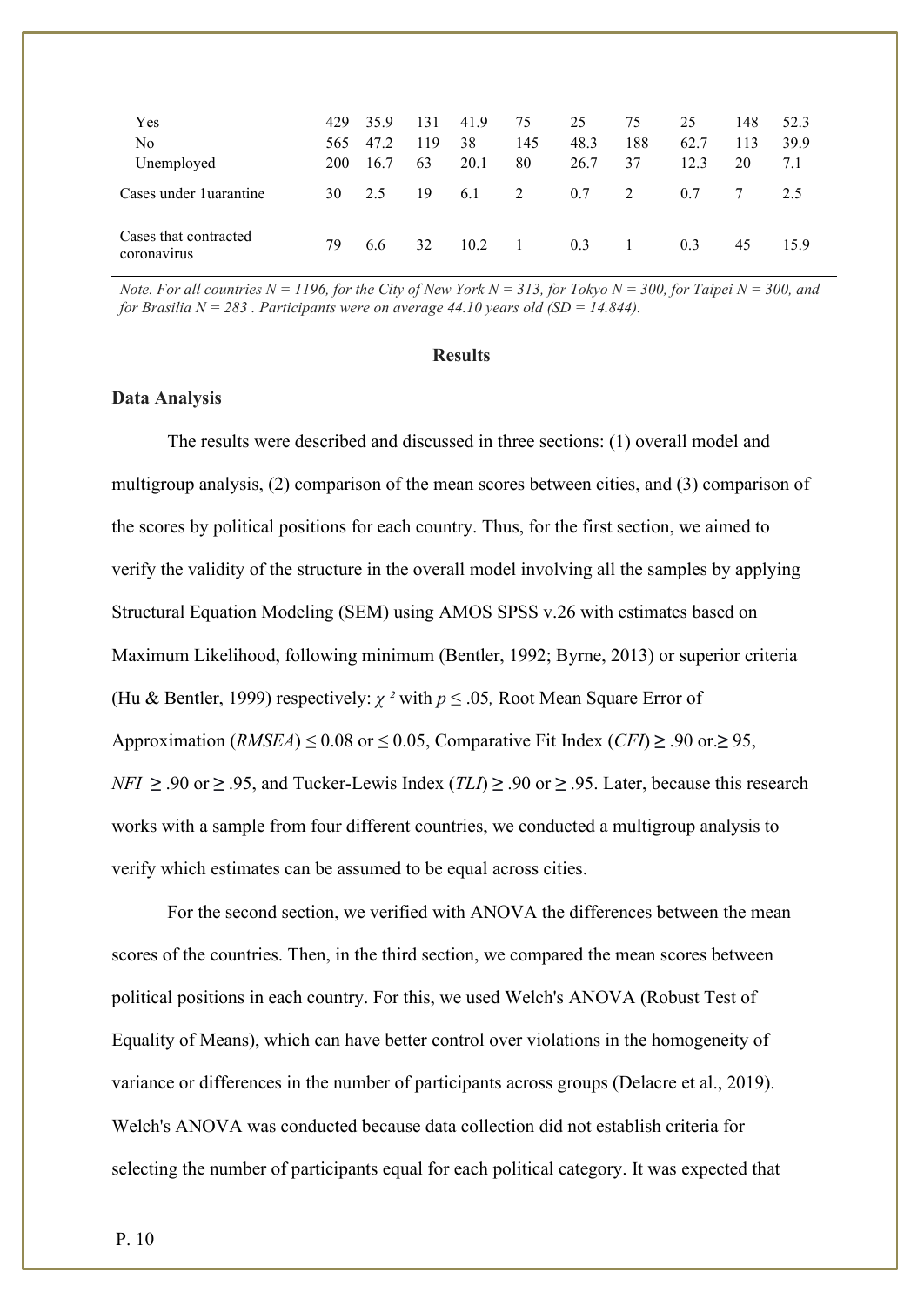most of the population would tend to identify with their countries` center. This data collection confirmed this last assumption. Finally, in sections 2 and 3, Bonferroni post hoc detail the most significant differences. Also, Bayes Factor, conducted in JASP v.0.14.1.0, showed how much the effects are more likable under the alternative (M1) than the null model (M0) (Ly et al., 2016). Compared to *p*-values, this last would show higher reliability of significances and is significantly more informative in large samples (Marden, 2000).

## **Section 1: Overall model and Multi-Group Analysis**

### *Results*

It was verified that the entire data fits the model well with  $\chi^2 = 123.124$  ( $p < .00$ ), CFI = .974, NFI= .97, TLI= .921 and RMSEA= .078, 95% CI [.065 to .091] (see Table 3). Thus, it was possible to explain around 37% of the variance in fear of contagion, 59% in intention, and 36% in behavior (see Table 4). In summary, to explain the structure of the model (see Figure 1), fear of infection is influenced positively by frequency of information related to COVID-19 ( $\beta$ =.13,  $p$  < .001) and negatively by trust in authorities and health policies ( $\beta$ =-.16, *p* < .001), but mostly positively by the risk estimation ( $\beta$ =.51, *p* < .001). Intention is influenced positively by moral norm (β=.15,  $p < .001$ ), injunctive norm (β=.24,  $p < .001$ ), perceived behavioral control (β=.11,  $p < .001$ ) and attitude (β=.43,  $p < .001$ ). Then, the reported behavior of avoiding crowded places can be analyzed by the influence of fear (β=.14, *p* < .001), moral norm (β=.20, *p* < .001), intention (β=.29, *p* < .001), and perceived behavioral control ( $\beta$ =.20,  $p$  < .001).

#### **Figure 1**

The overall model with its standardized estimates and total effects (in bold).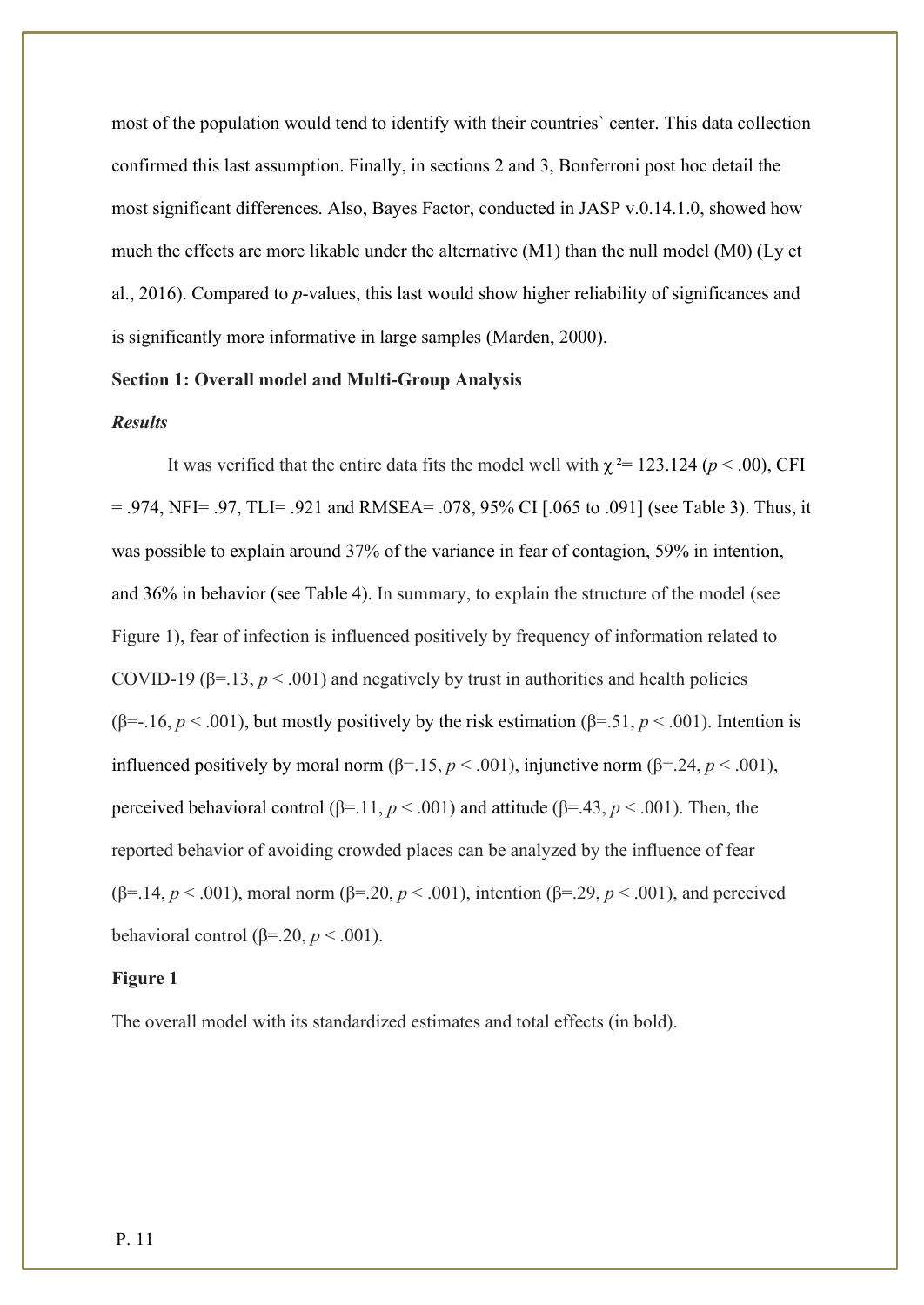

For multigroup analysis, a model considering all cities as different groups was analyzed with all parameters to be freely estimated (Unconstrained), showing good fit:  $\chi^2$ = 168.696 (*p* < .001), CFI = .972, NFI= .959, TLI= .917 and RMSEA= .039, 95%CI [.032 to .046]. Then, to compare with a constrained model where all estimates are forced to be equal across the cities, we verified significant, but worst fit (CMIN difference of 90.212, *p*<.001):  $\chi$ <sup>2</sup> = 258.908 (*p* < .001), CFI = .958, NFI= .937, TLI= .918 and RMSEA= .039, 95%CI [.033 to .044]. Because of that, a step by step analysis of each estimate revealed the ones that could be constrained without significantly harming the fit (*p*>.05): PBC (CMIN= 5.708, *p*=.127), moral norm (CMIN= 4.268, *p*=.234), and attitude (CMIN= 6.908, *p*=.075) to intention; frequency of COVID-19 information (CMIN= 3.237, *p*=.357), and trust in authorities (CMIN= 2.233, *p*=.526) to fear of infection; and fear (CMIN= 2.835, *p*=.418), and moral norm (CMIN=  $1.055$ , p=.788) to behavior. Finally, when these parameters were constrained, letting others to be freely estimated in order to propose a partially constrained model, we could achieve significant better fit  $\chi^2$  = 196.378 ( $p$  < .001), CFI = .971, NFI= .959, TLI= .935 and RMSEA= .035, 95%CI [.028 to .041] (see Table 3 for all fit scores). With this last, it was possible to explain 47% of behavioral variance in Brasilia, 36% in Tokyo, 33% in the City of New York and 20% in Taipei. Explanation in efforts were observed to be greater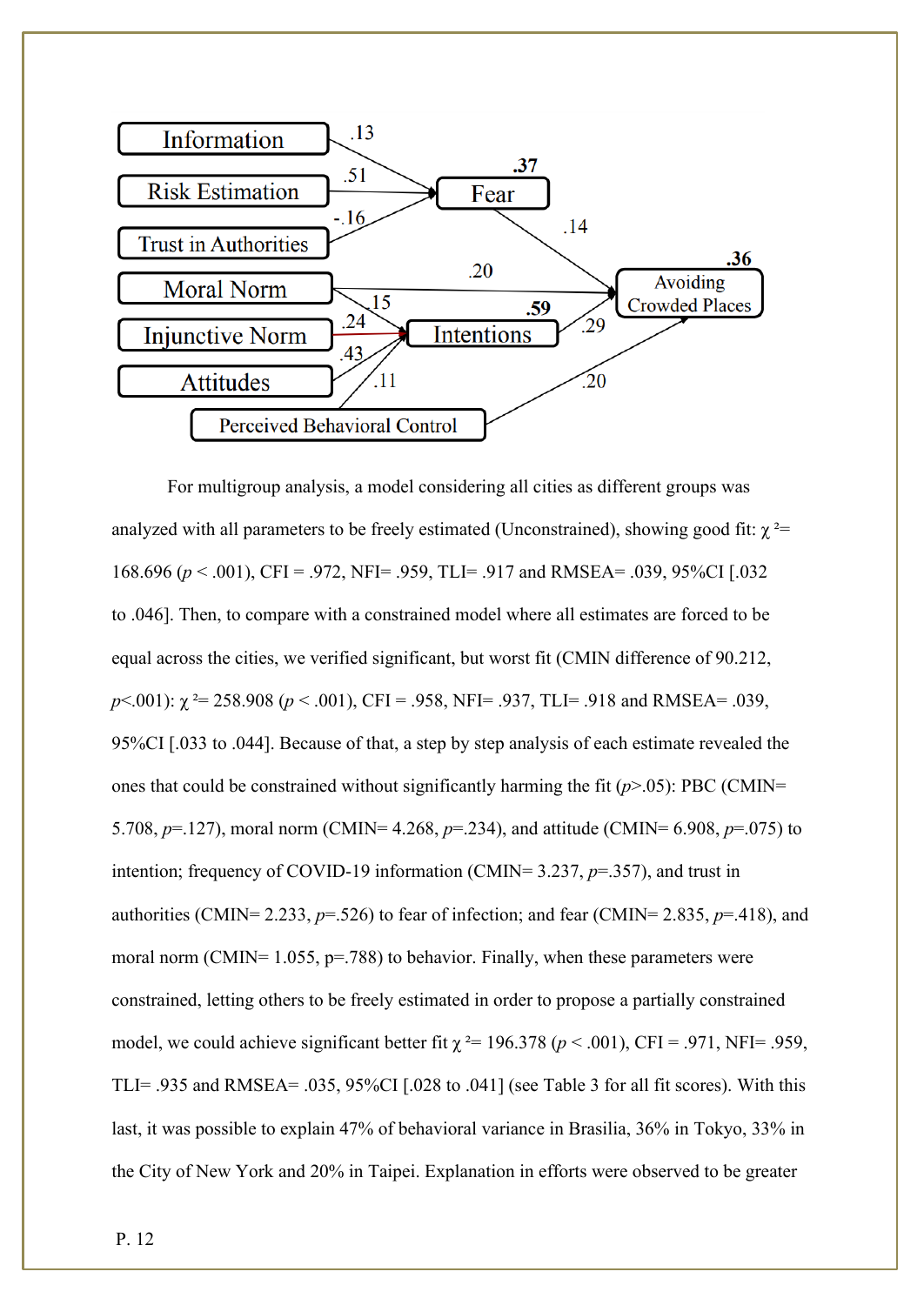in Tokyo (69%), while fear was explained better in Taipei (38%) (see Table 4).

## **Table 3**

|             | Overall               | Unconstrained         | Constrained           | Partially<br>constrained | Reference<br>Scores    |
|-------------|-----------------------|-----------------------|-----------------------|--------------------------|------------------------|
| $\chi^2(p)$ | 123.124<br>(p < .001) | 168.696<br>(p < .001) | 258.908<br>(p < .001) | 196.378<br>(p < .001)    | p < 0.05               |
| df          | 15                    | 60                    | 93                    | 81                       |                        |
| <b>CFI</b>  | .974                  | .972                  | .958                  | .971                     | $\geq 0.90$ or<br>0.95 |
| NFI         | .970                  | .959                  | .937                  | .959                     | $\geq 0.90$ or<br>0.95 |
| TLI         | .921                  | .917                  | .918                  | .935                     | $\geq 0.90$ or<br>0.95 |
| RMSEA:      | .078                  | .039                  | .039                  | .035                     | $\leq 0.08$ or         |
| 190%        | 0.065                 | $[.032]$              | $\left[ .033\right]$  | $\lceil.028\rceil$       | $\leq 0.05$            |
| CI]         | to .091]              | to $.046$             | to .044<br>$\sim$ $-$ | to .041]                 | 90% CI                 |

Results for Fit Measures of the Models.

*Note. χ ² =* chi-squared*; df =* Degree of Freedom*; CFI =* Comparative Fit Index*; TLI* = Tucker–Lewis Index*; RMSEA = Root Mean Square Error of Approximation Index; CI =*  Confidence Interval*.* Minimum reference scores based on Bentler (1992) and Byrne (2013), and superior based on Hu & Bentler, (1999) and Byrne (2013) again.

## **Table 4**

They squared Multiple Correlations of fear, intention, and behavior in the overall and multigroup models where only significant equal regression weights are constrained.

|                  |         |       | Model per city (Partially constrained) |       |        |  |  |  |  |  |  |  |
|------------------|---------|-------|----------------------------------------|-------|--------|--|--|--|--|--|--|--|
|                  | Overall |       | The City of New                        |       |        |  |  |  |  |  |  |  |
| Variables        | Model   | Tokyo | <i>Brasilia</i>                        | York  | Taipei |  |  |  |  |  |  |  |
|                  | $R^2$   | $R^2$ | $R^2$                                  | $R^2$ | $R^2$  |  |  |  |  |  |  |  |
| Fear             | .373    | .364  | .321                                   | .273  | .376   |  |  |  |  |  |  |  |
| <i>Intention</i> | .591    | .691  | .512                                   | .598  | .477   |  |  |  |  |  |  |  |
| <b>Behavior</b>  | .358    | .355  | .467                                   | .328  | .195   |  |  |  |  |  |  |  |

As for the estimates, moral norm ( $\beta$ =.268,  $p < .045$ ) and fear of infection ( $\beta$ =.158,  $p$ 

< .001) were constrained to predict behavior, but the effect of intention varied across the cities while being a better predictor in the City of New York (β=.714, *p* < .001), Tokyo ( $\beta$ =.621,  $p < .001$ ), and Brasilia ( $\beta$ =.592,  $p < .001$ ), respectively (see Table 5). Thus, if the independent variables of intention are changed for these countries, we could expect a great indirect impact on the actual behavior. Intention can be predicted equally across the cities by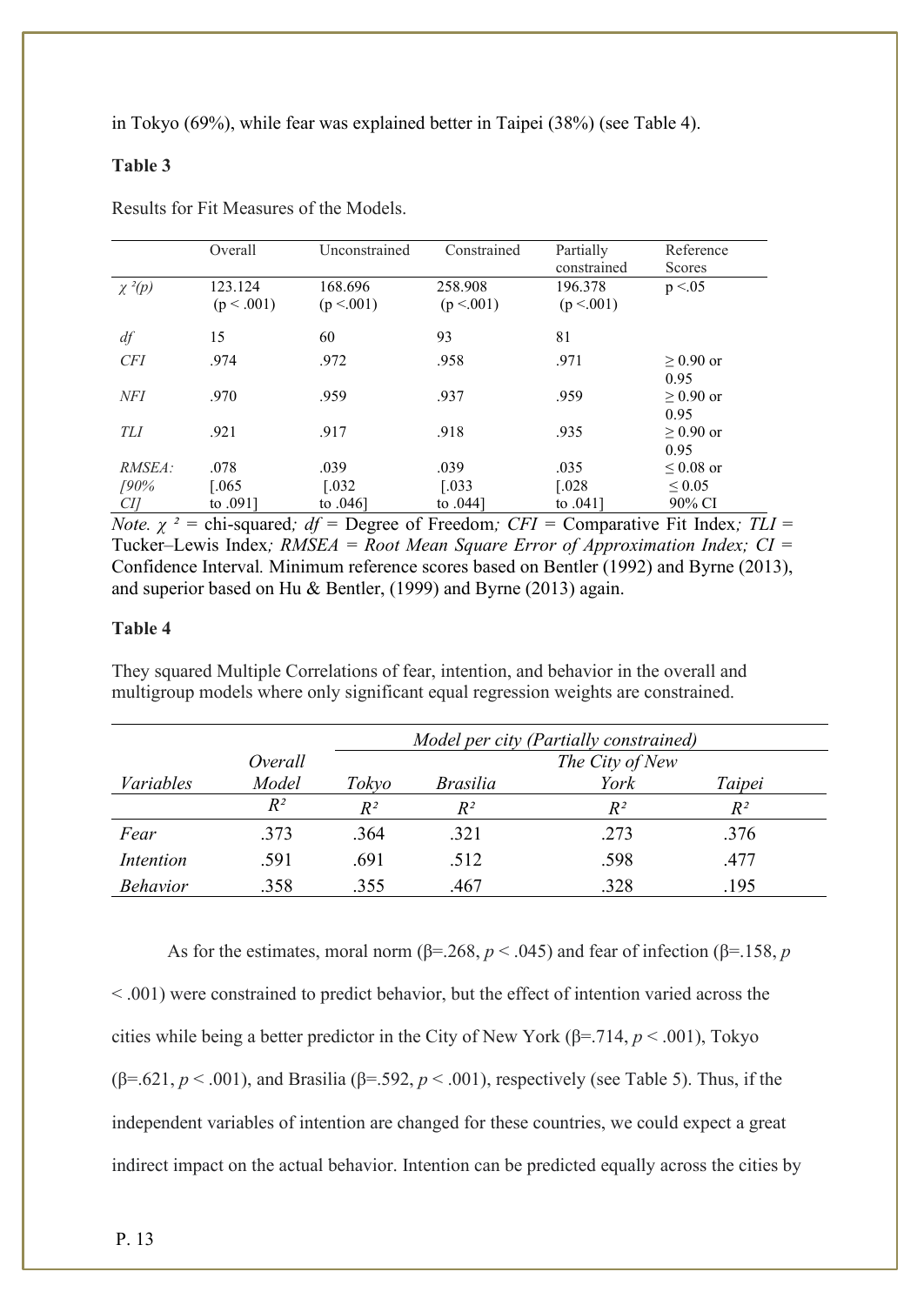PBC (β=.09, *p* < .001), moral norm (β=.114, *p* < .001) and attitudes (β=.472, *p* < .001), but differently by the injunctive norm, which presented better effects in the City of New York ( $\beta$ =.335,  $p < .001$ ) and Tokyo ( $\beta$ =.329,  $p < .001$ ). Then, fear can be predicted equally by frequency of COVID-19 information (β=.136, *p* < .001) and trust in COVID-19 health policies ( $\beta$ =-.146,  $p < .001$ ), but not by risk estimation that was a better predictor in Tokyo (β=.662, *p* < .001) and Taipei (β=.599, *p* < .001).

## **Table 5**

Standardized estimate, Standard Errors, and significance of the estimates in the partially constrained model.

|                 |                        |         | The City of New |                  |         |           |                   |         |                 |                     |         |           |                  |  |  |
|-----------------|------------------------|---------|-----------------|------------------|---------|-----------|-------------------|---------|-----------------|---------------------|---------|-----------|------------------|--|--|
|                 |                        | York    |                 |                  | Tokyo   |           |                   |         | <b>Brasília</b> |                     |         | Taipei    |                  |  |  |
| Estimates       |                        |         | $(N=313)$       |                  |         | $(N=300)$ |                   |         | $(N=283)$       |                     |         | $(N=300)$ |                  |  |  |
| Dependent       | Independent            |         | SE              | $\boldsymbol{D}$ | ß       | SE        | $\boldsymbol{v}$  |         | SE              | $\boldsymbol{D}$    |         | SE        | $\boldsymbol{p}$ |  |  |
| Intention       | Injunctive Norm        | .335    | .044            | ***              | .329    | .042      | ***               | .177    | .047            | ***                 | .164    | .045      | ***              |  |  |
| Intention       | <b>PBC</b>             | .09     | .019            | $* * *$          | .09     | .019      | $\star\star\star$ | .09     | .019            | $***$               | .09     | .019      | ***              |  |  |
| Intention       | Moral Norm             | .114    | .02             | $* * *$          | .114    | .02       | $* * *$           | .114    | .02             | $\star\star\star$   | .114    | .02       | ***              |  |  |
| Intention       | Attitude               | .472    | .028            | $* * *$          | .472    | .028      | $* * *$           | .472    | .028            | $\star\star\star$   | .472    | .028      | ***              |  |  |
| Fear            | <b>Risk Evaluation</b> | .474    | .05             | ***              | .662    | .054      | ***               | .381    | .043            | ***                 | .599    | .05       | ***              |  |  |
| Fear            | Information            | .136    | .028            | $***$            | .136    | .028      | $* * *$           | .136    | .028            | $\star \star \star$ | .136    | .028      | ***              |  |  |
| Fear            | Trust                  | $-.146$ | .027            | $***$            | $-.146$ | .027      | ***               | $-.146$ | .027            | $\star \star \star$ | $-.146$ | .027      | ***              |  |  |
| <b>Behavior</b> | <b>PBC</b>             | .133    | .091            | .145             | .300    | .085      | ***               | .47     | .071            | ***                 | .533    | .106      | ***              |  |  |
| Behavior        | Intention              | .714    | .095            | ***              | .621    | .094      | ***               | .592    | $\cdot$ 1       | ***                 | .124    | .111      | .264             |  |  |
| Behavior        | Fear                   | .158    | .035            | ***              | .158    | .035      | $* * *$           | .158    | .035            | ***                 | .158    | .035      | ***              |  |  |
| Behavior        | Moral Norm             | .268    | .045            | ***              | .268    | .045      | $* * *$           | .268    | .045            | $\star \star \star$ | .268    | .045      | ***              |  |  |

*Note.* \*\*\*p < .001. Scores in bold are constrained (equal) across the cities

## **D***iscussion*

We could achieve a good fit with the overall model but better when conducting multigroup analysis, showing the need to compare each estimate by culture to find differences and similarities. By doing so, the model explanation of our research finding produced substantial explained variance compared to previous literature on the planned behavior theory related to health behaviors, especially involving risks (McEachan et al., 2011). However, when looking at the partially constrained model, it showed less behavioral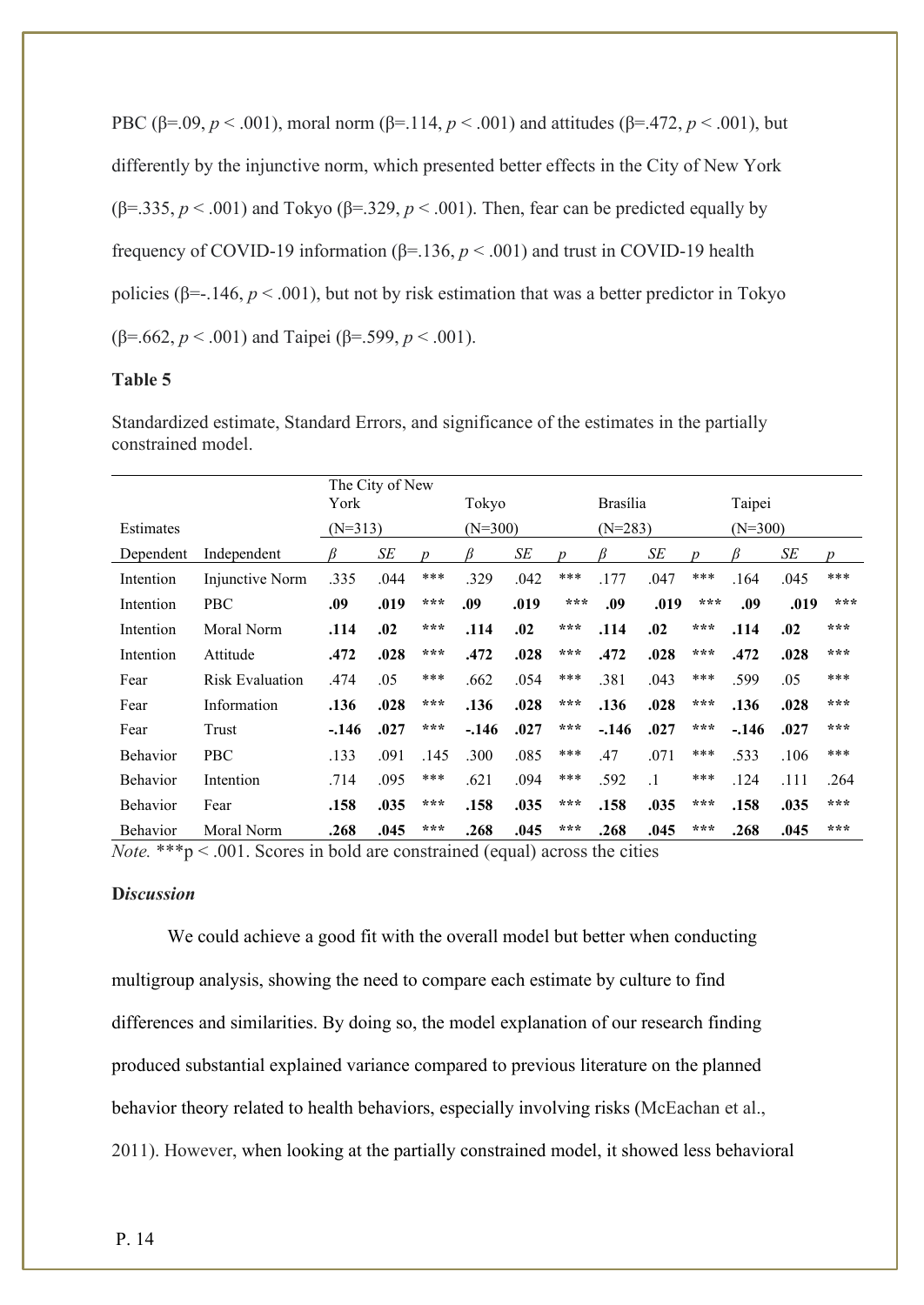explanation in Taipei. This result could be due to the controlled situation of COVID-19 cases and fewer burdens associated with preventive measures, which presents less need for planned action or less arousal of emotions for behavioral change.

In particular, the explanation of fear in both Taipei and Tokyo was higher than in other cities, even though facing a better public health scenario. This explanation may be due to the lower effect of risk estimation on fear in the City of New York and Brasilia, leading to whether the constant crisis in these last cities desensitized citizens in the long run as a coping mechanism. A study in Brazil conducted by Barros et al. (2021) showed that pregnant health workers had a habituation process to cope with the constant fear of COVID-19 infection, diminishing the effect of risk estimation on anxiety and fear. In the next section, one can verify that the mean score of fear in Brazil and the City of New York was the highest, making it difficult for increasing even more.

Also, Moral norms, differently from injunctive norms, presented similar effects on behavior and intention across countries. This difference can be a piece of potential evidence that personal norms can be genuinely an independent construct of social norms. The first is centered on the self and the individual's experience of empathy, and the other is a cue on how people should act (Schwartz, 1977). Thus, the experience of empathy may be a human condition without so many variations across cultures, while codes of conduct created by societies can vary broadly, mainly due to the sensitivity of some cultures to the need of controlling uncertain events (Hofstede, 2011).

## **Section 2: Comparison of the mean scores between cities.**

## *Results*

It was verified a significant difference in all measures across countries with ANOVA (*p*<.001) (see Table 6). Brasilia scored higher in most of the measures, except for trust in health policies, where it scored lowest (*M*= 1.91, *SD*=1.01), while Taipei the highest (*M*=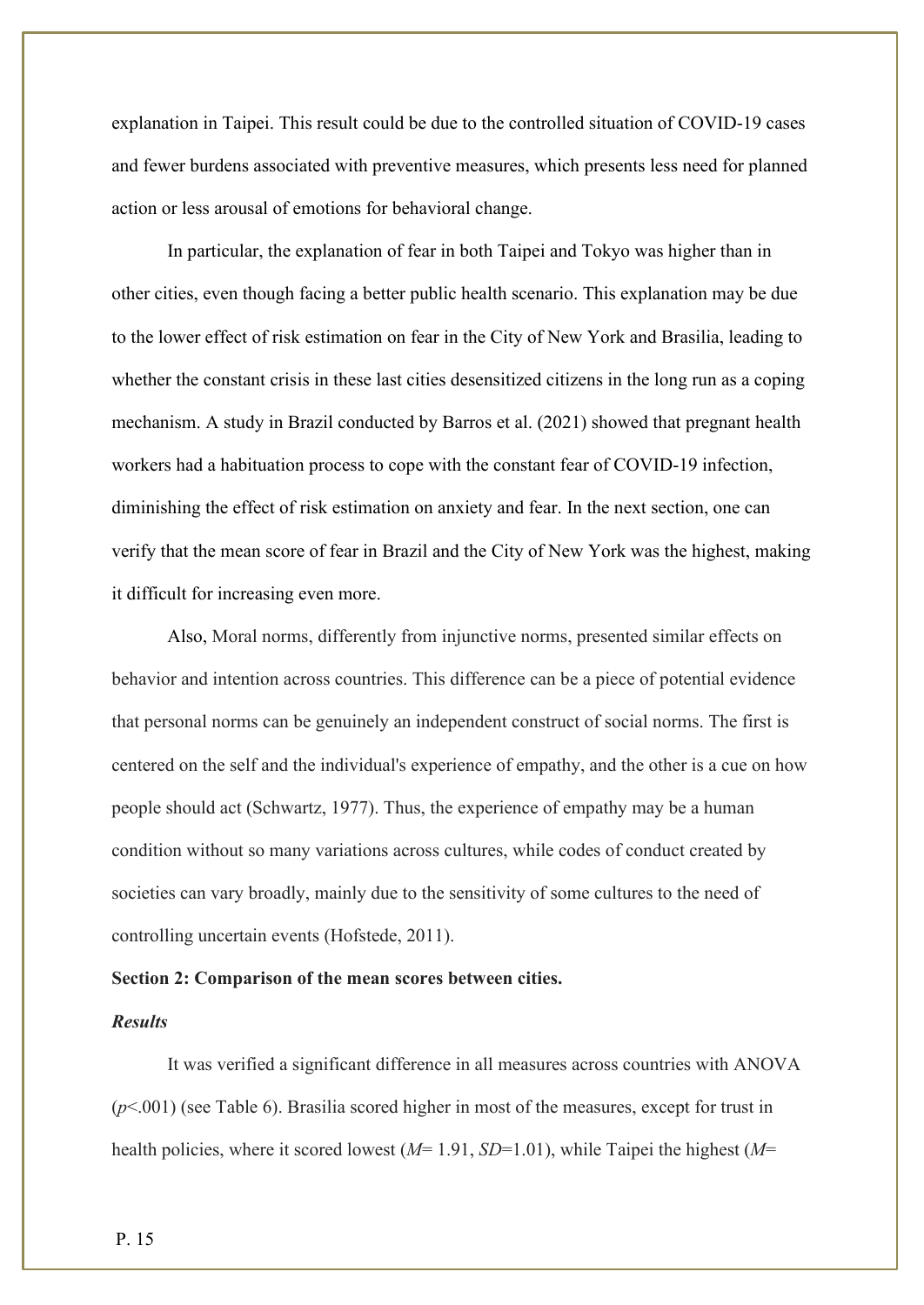3.37, *SD*= .73). Tokyo presented the lowest scores among all cities in PBC (*M*=3.46, *SD*=.91) and moral norms (*M*=3.38, *SD*=.90). The city also presented low scores similar to Taipei in intention (*M*=4.03, *SD*=.821) and fear (*M*=3.59, *SD*=1.01), which Taipei scored the lowest for the last (*M*=3.55, *SD*=1.05). In behavior, people in Taipei report avoiding crowded areas the less (*M*=4.67, *SD*=1.33), followed by Tokyo (*M*=4.85, *SD*=1.50), then New York City (*M*=5.57, *SD*=1.503) and Brasilia (*M*=5.86, *SD*=1.35), respectively. For this measure, comparison between groups showed a significant effect size (*F*=46.63, *p*<.001, *η2*=.105) compared to other estimates, except for trust (*F*=161.20, *p*<.001, *η2*= .289). Bayes factor also suggests strong evidence for all differences (BF10>10 for strong evidence) with low fluctuation (the error is less than 10%).

## **Table 6**

|                                    | Tokyo                        |               | Taipei         |      | New York       | The City of | <b>Brasília</b> |      |            |                |               |           |
|------------------------------------|------------------------------|---------------|----------------|------|----------------|-------------|-----------------|------|------------|----------------|---------------|-----------|
|                                    |                              |               |                |      |                |             |                 |      |            |                |               |           |
|                                    | $(N=300)$                    |               | $(N=300)$      |      | $(N=313)$      |             | $(N=283)$       |      | $\sqrt{F}$ | n <sub>2</sub> | BF10          | error%    |
| Measure                            | M                            | SD            | $\overline{M}$ | SD   | $\overline{M}$ | SD          | $\overline{M}$  | SD   |            |                |               |           |
| Fear                               | 3.59                         | 1.01          | 3.55           | 1.05 | 3.97           | .97         | 4.37            | .85  | $45.10***$ | .102           | $2.42e+27$    | .002      |
| Intention                          | 4.03                         | .821          | 4.05           | .707 | 4.34           | .81         | 4.51            | .71  | 26.99***   | .064           | $6.328e+13$   | .0044     |
| Behavior<br>COVID-19               | 4.85                         | 1.50          | 4.67           | 1.33 | 5.57           | 1.5         | 5.86            | 1.35 | $46.63***$ | .105           | $1.855e + 25$ | .002      |
| Information                        | 3.78                         | .88           | 3.88           | .91  | 3.67           | .90         | 4.32            | .69  | $32.53***$ | .076           | $1.19e + 20$  | .017      |
| <b>Risk Estimation</b>             | 3.13                         | .88           | 3.12           | .98  | 3.46           | .93         | 3.55            | .99  | $16.72***$ | .04            | $4.30e+07$    | .045      |
| Attitude                           | 4.21                         | .77           | 4.16           | .69  | 4.21           | .80         | 4.63            | .61  | $26.13***$ | .062           | $1.918e+13$   | .045      |
| Moral Norm                         | 3.38                         | .90           | 3.54           | .80  | 3.84           | .92         | 4.18            | .91  | 47.12***   | .106           | $3.455e+25$   | .003      |
| Injunctive Norm                    | 4.26                         | .74           | 4.03           | .71  | 4.23           | .73         | 4.45            | .65  | $16.38***$ | .040           | $2.648e+7$    | .051      |
| Social Trust                       | 2.57                         | .83           | 3.37           | .73  | 2.98           | .77         | 1.91            | 1.01 | $161.2***$ | .289           | $9.971e+83$   | $2.51e-4$ |
| <b>PBC</b><br>$\sim$ $\sim$ $\sim$ | 3.46<br>$\sim$ $\sim$ $\sim$ | .91<br>$\sim$ | 3.91           | .74  | 4.03           | .85         | 4.15            | .93  | $36.61***$ | .084           | $2.987e+19$   | .005      |

Mean and Standard Deviation of scores by country, followed by results from ANOVA and Bayes Factor.

\*\*\*p < .001. *Error%* denotes how much fluctuation exists in the results. *BF10* stands for Bayes Factor compared to a null model.

## *Discussion*

With these results, we could find differences in all mean scores across the cities,

showing that cultural matters also explain the variance of all components. Firstly,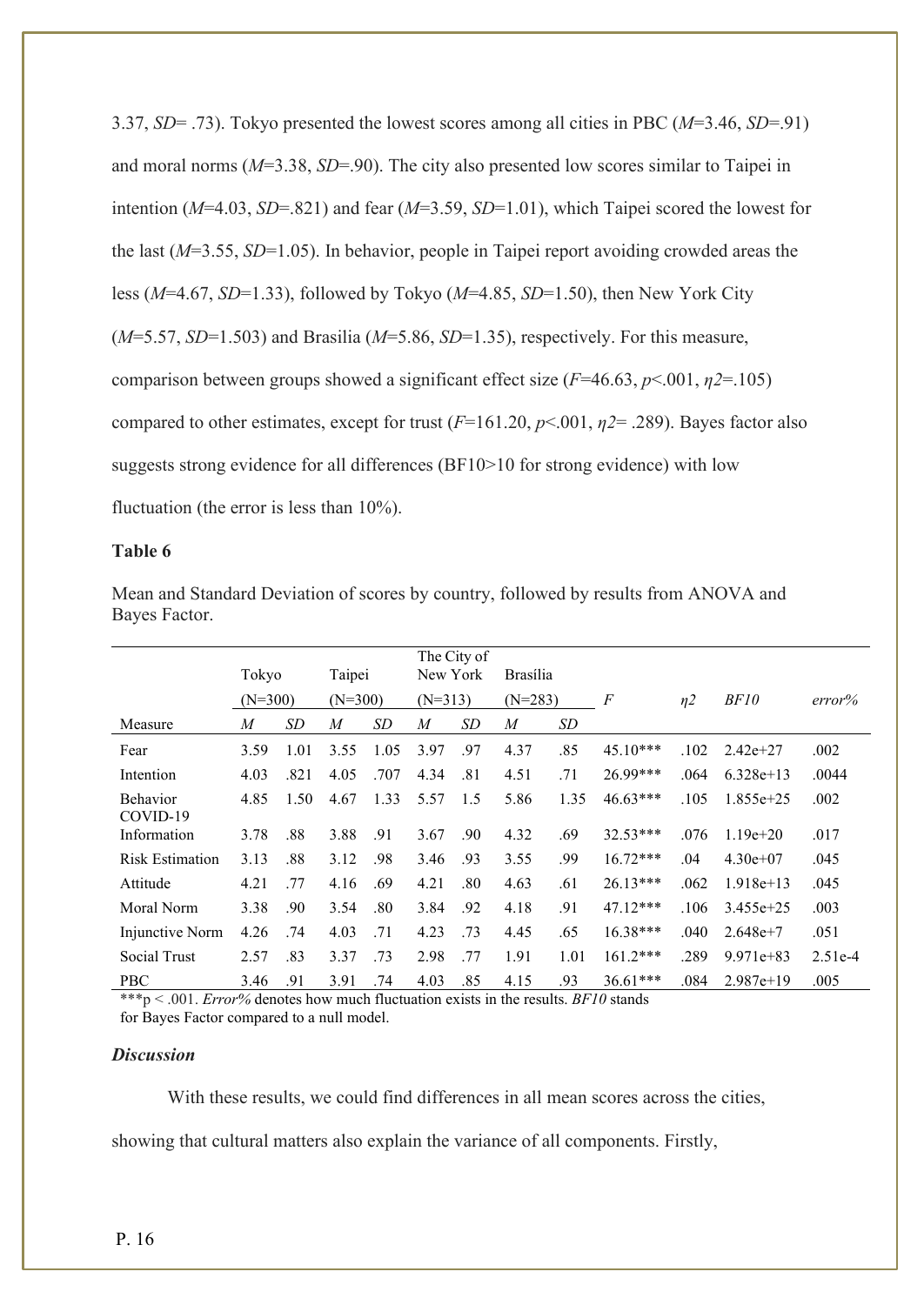assumptions involving the low performance of avoiding crowded places in Taipei must consider the low score of its predictors and the controlled situation of the country over the pandemic. Therefore, trust in this country may be higher than the other countries due to this last consideration. Nevertheless, in general, the most considerable difference found in trust in health policies may be due to the differences in countries` scenarios and how effectively the policies may have been to reduce the pandemic.

Secondly, Tokyo did not show perceived behavioral control as high as other countries, even though being a relatively good estimate for behavioral change by looking at the model in section 1. Thus, mechanisms such as better environmental design or explicit instructions to improve this measure can play a role in nudging this behavior. Also, even though injunctive norms scored high in Tokyo, the same does not apply to moral norms. Thus, policies should distinguish whether they target people's feelings of moral obligation or influence them through social expectations.

Finally, Brasilia and the City of New York scored high for almost all the components, being in congruency both to the explained variance in the previous model and to their COVID-19 situation by the time of data collection, where for example, cognitive risk evaluation and fear seems to be a significant product of their public health situation. For being in close contact with a public health crisis, people in these cities would evaluate how this behavior is essential while also producing more efforts and actual behavior for selfprevention. In addition, high feelings of moral obligation and fear may also be a product of close contact with the reality of deaths and social consequences such as the congestion of beds, people under vulnerable conditions, and the need for protecting nearby friends, their families, and themselves.

**Analysis 3: Comparison of the scores by political position in each country** *Results*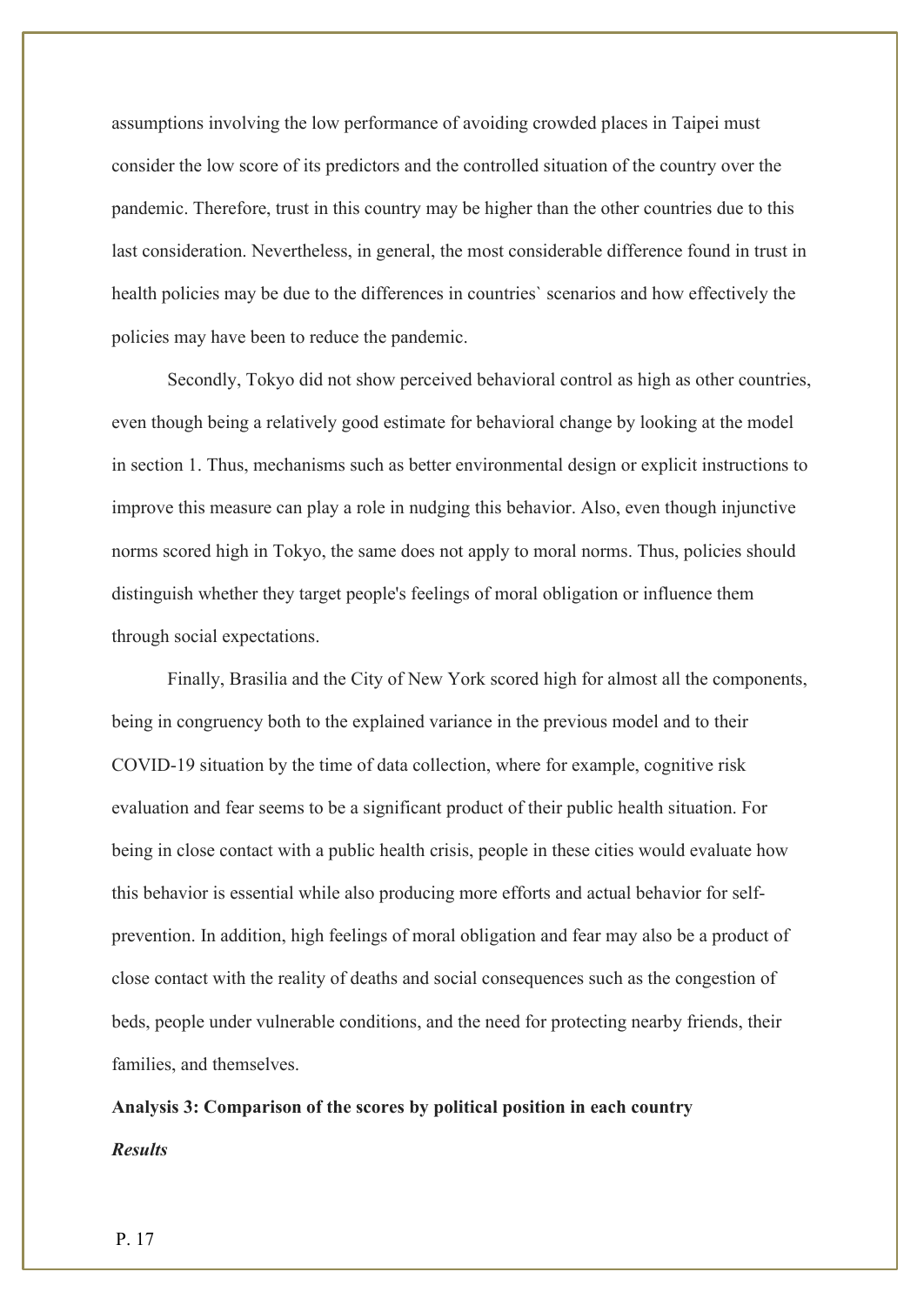Firstly, Taipei showed no differences in the measures across the political dimensions, except for moral norms ( $F=3.308$ ,  $p<0.05$ ,  $p=0.036$ ) and trust in authorities ( $F=5.240$ ,  $p=5.240$  $\leq 0.01$ ,  $\eta$ 2= .047). For moral norms, the most remarkable difference was between centrists  $(M=3.663, SD= .78)$  and citizens not interested in politics  $(M=3.261, SD= .883)$  with a significant and medium effect of Cohen's *d*=.502. For trust in authorities, the most remarkable difference was between partisans with DPP (*M=*3.68, *SD*= .646) against KMT (*M*=3.149, *SD*=.812), or not interested (*M*=.3.232, *SD*=.720). These last differences showed significantly (*pbonf*<.001) and medium to a high effect size of Cohen's *d*= .735 and .657, respectively.

In Japan, otherwise, political differences showed to be significant in 6 measures, with the most effect size on intention ( $F=6.865$ ,  $p < 0.01$ ,  $p = .057$ ) and trust ( $F=7.891$ ,  $p < 0.01$ , η2= .084). No significant difference was found in behavior, but people not interested in politics put significant fewer efforts into practicing this behavior (*M*= 3.716, *SD*= .716) than partisans such as Conservatives (*M*= 3.848, *SD*= .971), Progressists (*M*= 4.360, SD=.709), and Centrists (*M*=4.101, SD=.8). These efforts would vary because of indirect factors such as positive attitudes (*F*= 4.184, *p* <0.05, η2= .031), social pressure (*F*=5.248, *p* <0.01, η2=.051), and feelings of moral obligation  $(F=3.614, p \le 0.05, \eta2 = .034)$ . Conservatives, although scoring high in injunctive norms (*M*=4.022, *SD*=.856), still present significantly less (*pbonf*<.05) with upper medium effect size (Cohen's d=.646) compared to Progressists  $(M=4.5, SD=.702)$ . With trust in the health policies, these differences seem to be even high between the same groups, with Conservatives presenting more trust (*M*= 3.01, *SD*= .90) than progressists (*M*=.26, *SD*=.94), with high effect size (Cohens's d= .813, *p*<.001). The differences between Conservatives and Centrists are also high with Cohen's *d*= .7 (*pbonf*<.001).

**Table 7**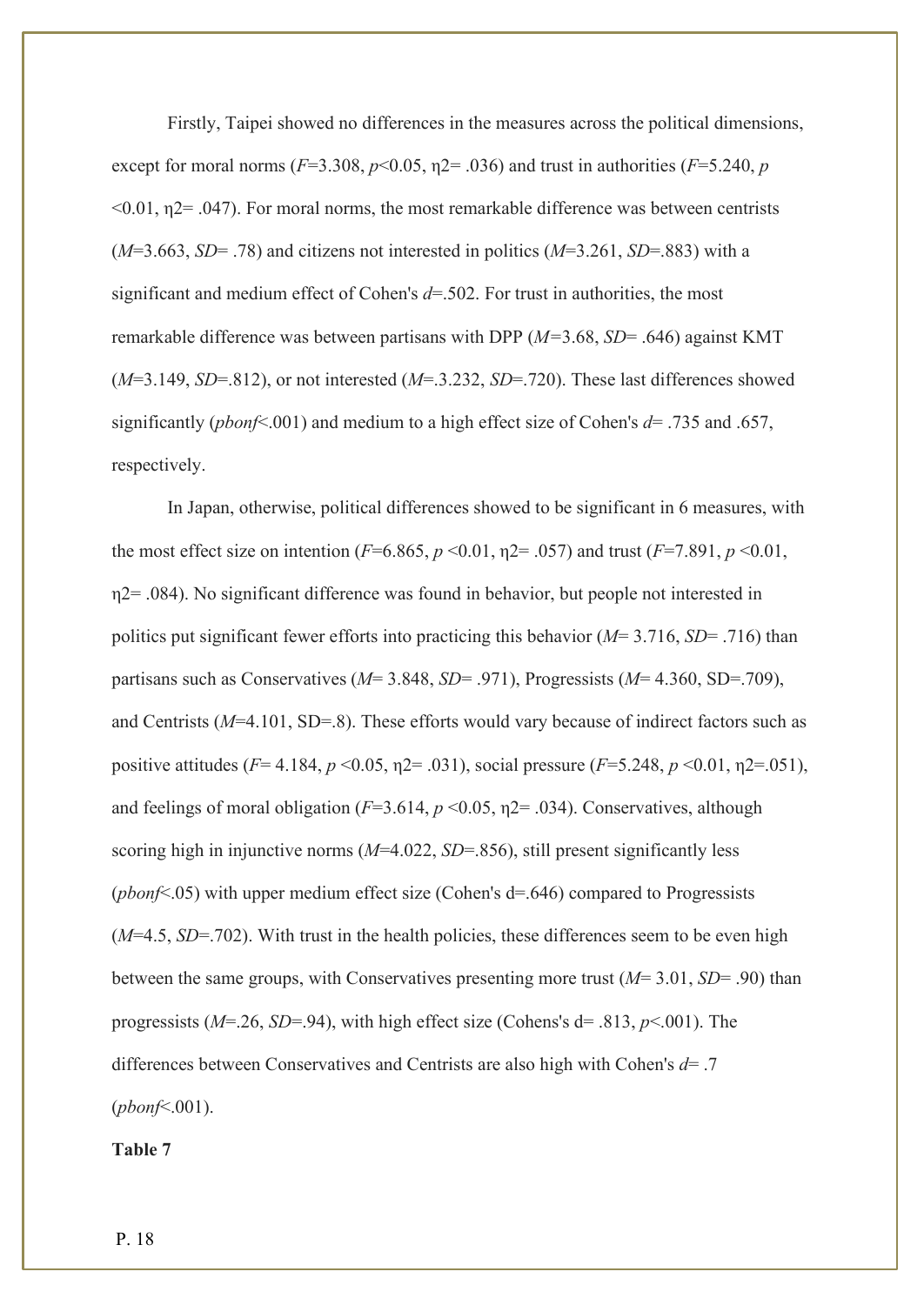Results of Welch's ANOVA (Robust Test of Equality of Means) and Bayes Factor of the differences between the four political interests in Tokyo and Taipei.

|                 |                |                | Tokyo     |            | Taipei    |      |       |          |  |
|-----------------|----------------|----------------|-----------|------------|-----------|------|-------|----------|--|
| Measure         | $\overline{F}$ | n <sub>2</sub> | BF10      | error%     | F         | n2   | BF10  | error%   |  |
| Fear            | $3.825**$      | .038           | 3.32      | $7.041e-4$ | 1.701     | .017 | .164  | 6.847e-4 |  |
| Intention       | $6.865***$     | .057           | 30.020    | .011       | .158      | .002 | .026  | .011     |  |
| <b>Behavior</b> | 1.446          | .013           | $\cdot$ 1 | .002       | .39       | .004 | .034  | .009     |  |
| Information     | 2.553          | .031           | 1.018     | 2.062e4    | .217      | .002 | .027  | .011     |  |
| Risk Evaluation | .869           | .009           | .064      | .004       | 1.072     | .010 | .071  | .003     |  |
| Attitude        | $4.184*$       | .031           | .878      | $1.515e-4$ | .986      | .013 | .106  | .002     |  |
| Moral Norm      | $3.614*$       | .034           | 1.398     | 1.984e-4   | $3.308*$  | .036 | 2.551 | 6.228e-4 |  |
| Injunctive Norm | $5.248**$      | .051           | 14.562    | .031       | .163      | .002 | .025  | .012     |  |
| Trust in        |                |                |           |            |           |      |       |          |  |
| Authorities     | 7.891***       | .084           | 1561.785  | .001       | $5.240**$ | .047 | 8.291 | .033     |  |
| <b>PBC</b>      | .212           | .002           | .027      | .011       | 1.311     | .012 | .093  | .002     |  |

*Note.* \*\*\*p < .001; \*\*p < .01; \* p<.05; Others are not significant (p>.05). *Error%* denotes how much fluctuation exist in the results. *BF10* stands for Bayes Factor compared to a null model.

The political differences in the City of New York presented to be significant in fear (*F*=6.388, *p* <0.001, η2=.054), intention (*F*=4.273, *p* <0.01, η2=.045), behavior (*F*=3.879, *p* <0.05, η2=.036), frequency of information (*F*=3.593*, p* <0.05, η2=.037), attitude (*F*=4.572, *p*  $\leq 0.01$ ,  $\eta$ 2=.037) and trust in authorities (*F*=5.658, *p*  $\leq 0.001$ ,  $\eta$ 2=.051), with small to medium effect size. In behavior, the big difference was found between Liberals (*M*= 5.938, *SD*=1.312) against Republicans (*M*=5.232, *SD*=1.629), or citizens not interested in politics (*M*=5.254, *SD*=1.636) with Cohen's *d*= .491(*pbonf*=.03) and .473 (*p*=.034) respectively. In intention the big difference was between Liberals (*M*= 4.536, *SD*=.749) against Republicans (*M*=4.080, *SD*=1.008) with Cohen's *d*= .541 (*pbonf* <.004), while fear also presented bigger differences between Liberals (*M*= 4.281, *SD*=.804) against Republicans (*M*=3.661, *SD*=1.049) with Cohen`s *d*= .688 (*pbonf* <.001). Finally, following the same tendency, trust was higher with Republicans (*M*= 3.292, *SD*=.691) than Liberals (*M*=2.785, *SD*=.828) with Cohens *d*= .650 (*pbonf*<.001).

Brasilia showed the greatest differences in the scores by political positions, being all of them, but PBC, significant (see table 8). The most evident difference is trust in authorities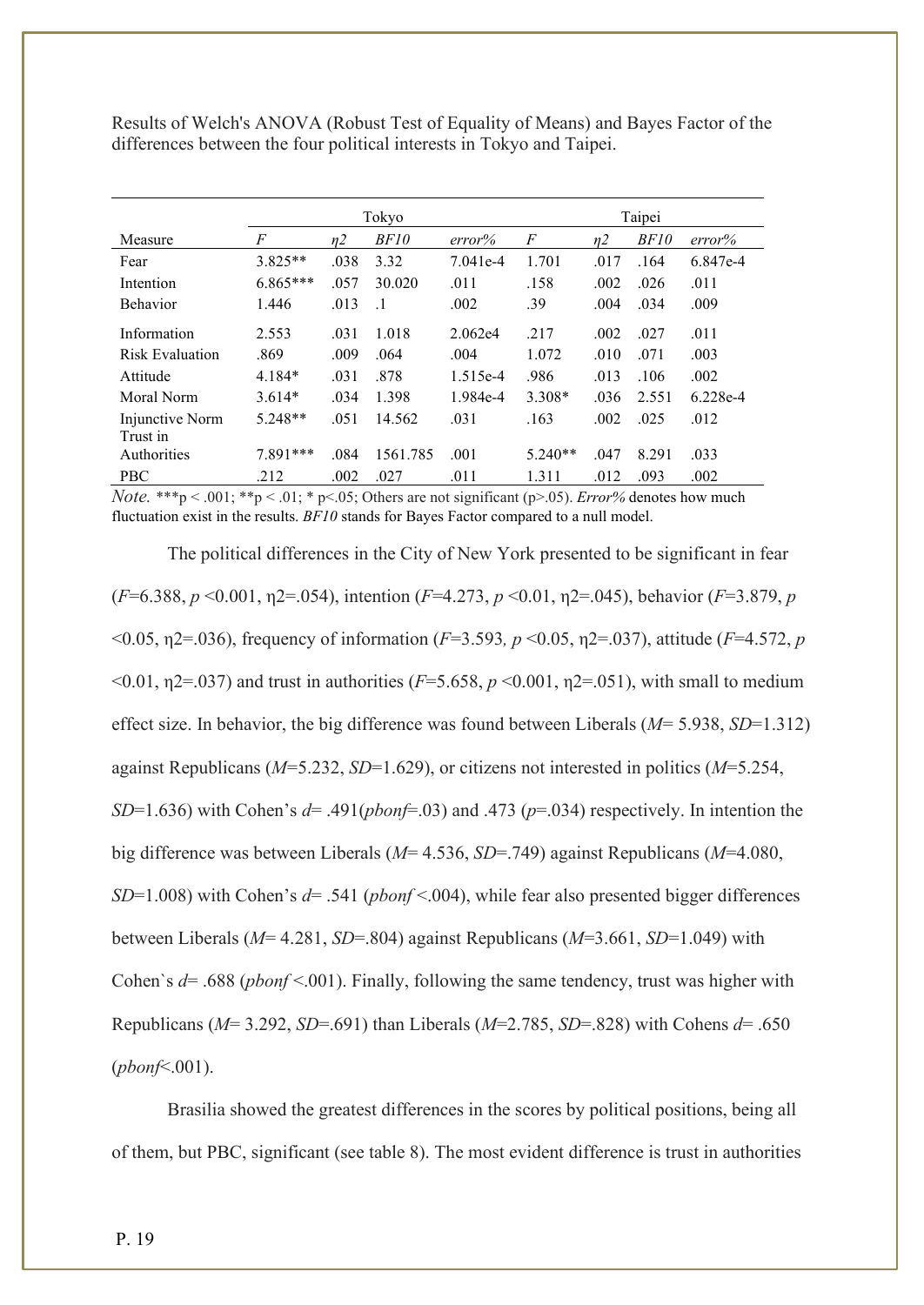with high effect size (*F*=42.87, *p*<.001, *η2*=.261), where Right-wing (*M*=2.902, *SD*= .882) trust highly more than Left-Wing (*M*=1.286, *SD*=.590), and centrist *(M*= 1.845, *SD*= .949), with Cohen`s *d* = 2.279 and 1.143, respectively (*pbonf* <.001). Fear presented the second greatest difference  $(F=12.49, p<0.01, \eta2=163)$ , followed by moral norm  $(F=12.34, p<0.01, \eta2=163)$ *η2*=.151) and both intention (*F*=5.81, *p*<.001, *η2*=.1) and behavior (*F*=5.67, *p*<.001, *η2*=.1). For these measures, Right-wing partisans reported fewer feelings of moral obligation (*M*=3.432, *SD*=1.211) with significant and high differences from Left-wing (*M*=4.536, *SD*=.577) (Cohen`s *d*= 1.285, *pbonf*<.001), centrist (*M*=4.265, *SD*=.866) (Cohen`s *d*= .824, *phone* <.001) and not interested (*M*=4.182, *SD*=.814) (Cohen`s *d*= .777, *pbonf*<.001). Rightwing also fearless (*M*=3.636, *SD*=1.313), had less intention (*M*=4.011, *SD*=.985) or reported less behavior of avoiding crowded places (*M*=4.886, *SD*=.1.858), with significant (*p*<.001) and medium to high effect size in score differences (Cohen's *d* varying from .679 to 1.218) from any other groups in these measures.

## **Table 8**

|                        |           |      | The NYC |            | <b>Brasilia</b> |                |              |          |  |
|------------------------|-----------|------|---------|------------|-----------------|----------------|--------------|----------|--|
| Measure                | F         | n2   | BF10    | error%     | $\sqrt{F}$      | n <sub>2</sub> | BF10         | error%   |  |
| Fear                   | 6.388***  | .054 | 29.101  | 4.545e4    | 12.489***       | .163           | $5.468e+7$   | 3.855e-4 |  |
| Intention              | $4.273**$ | .045 | 7.312   | $5.520e-4$ | $5.810***$      | .100           | 4732.962     | .013     |  |
| <b>Behavior</b>        | 3.879*    | .036 | 2.19    | 5.893e-4   | $5.670***$      | .100           | 4839.071     | .017     |  |
| Information            | $3.593*$  | .037 | 2.327   | $5.362e-4$ | $4.360**$       | .045           | 3.903        | 4.676e-4 |  |
| <b>Risk Evaluation</b> | 1.318     | .014 | .097    | .002       | $5.535***$      | .067           | 67.883       | .005     |  |
| Attitude               | $4.572**$ | .037 | 2.655   | $6.034e-4$ | $6.806***$      | .091           | 1612.823     | .001     |  |
| Moral Norm             | 1.786     | .016 | .135    | .001       | 12.340***       | .151           | $8.154e + 6$ | .003     |  |
| Injunctive Norm        | 1.806     | .020 | .233    | 2.833e-4   | $3.239***$      | .044           | 2.984        | 3.223e-4 |  |
| Trust in               |           |      |         |            |                 |                |              |          |  |
| Authorities            | 5.658***  | .051 | 17.340  | $3.929e-4$ | 42.869***       | .261           | $6.623e+14$  | 1.738e-4 |  |
| <b>PBC</b>             | 2.176     | .019 | .176    | 5.887e-4   | 2.656           | .036           | 1.116        | 2.427e-4 |  |

Results of Welch's ANOVA(Robust Test of Equality of Means) and Bayes Factor of the differences between the four political interests in the City of New York and Brasilia.

*Note.* \*\*\*p < .001; \*\*p < .01; \* p<.05; Others are not significant (p>.05). *Error%* denotes how much fluctuation exist in the results. *BF10* stands for Bayes Factor compared to a null model.

## *Discussion*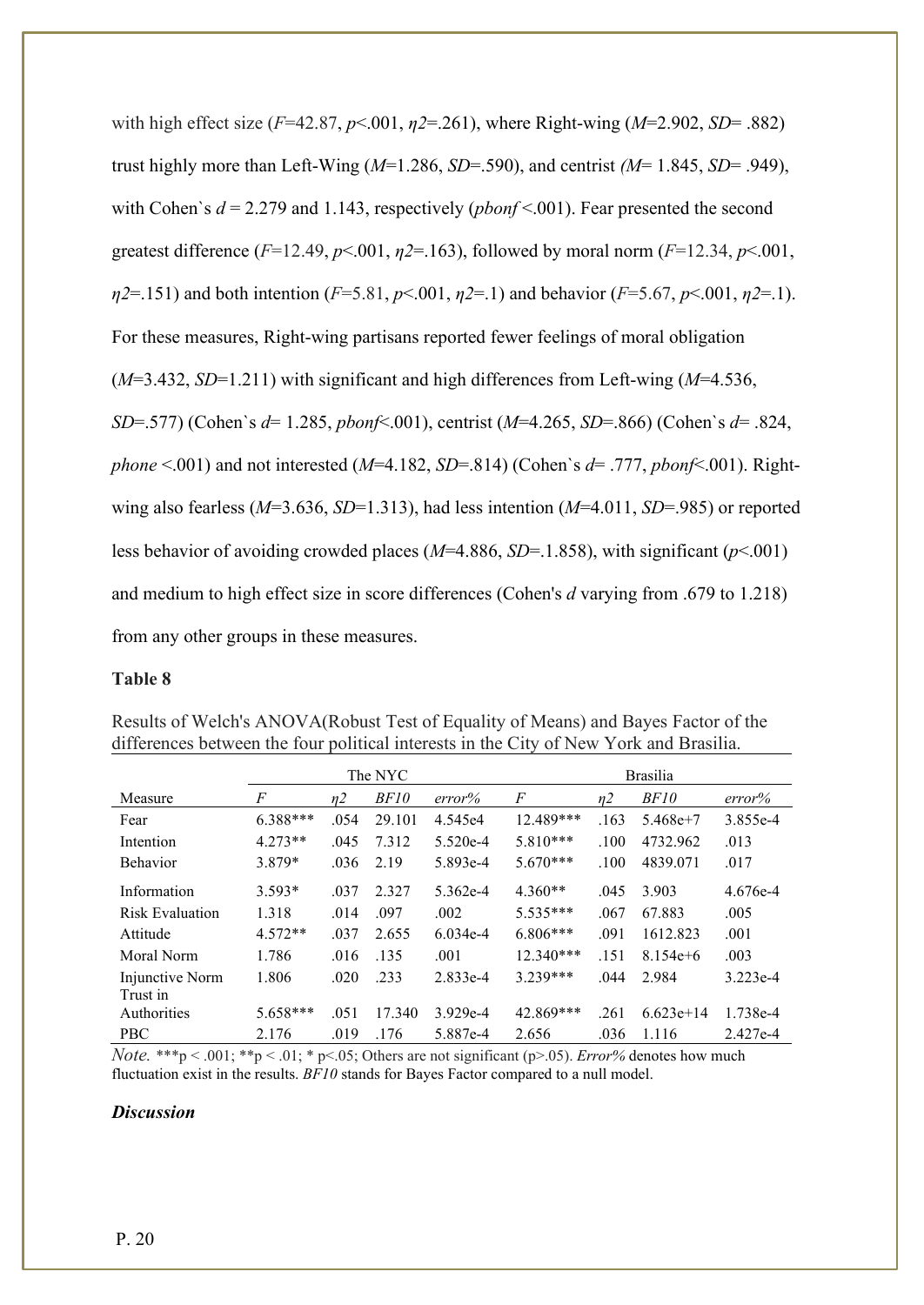Firstly, the results showed how the model's components could be well differentiated by political views depending on the country. In this situation, policies in cultures with high polarization should understand that cooperative actions in the COVID-19, such as avoiding crowded places, can be highly politicized, leading to consequences in the social and institutional system (Bartusevicius et al., 2021). Nevertheless, working with the different segments of society may be necessary for integrative and coordinated actions since social dilemmas would need to be solved by general and mutual cooperation (Fujii, 2003).

Secondly, regarding Taiwan and Japan, we verified that political differences might not affect the actual behavior in these countries. However, it may affect Japan's efforts to adopt new habits, social expectations, attitudes, feelings of moral obligation, and fear, reflecting the partisan's differences in supporting and expecting measures against COVID-19 (Liff, 2021). Moreover, the data also shows that even in places with controlled COVID-19 cases or specific political stability, as it can be seen for Taipei city and Tokyo, respectively, this may not guarantee trust in governmental's policies for all parties. Also, the overall trust may still not be significant. Thus, showing how the pandemic can be dependently related to general dissatisfaction with governmental authorities.

Finally, in Brazil, the significant differences with great effect sizes in almost all the components can be reflected by the rising in political polarization. This political scenario may impact trust in health policies, feelings of moral obligation, fear, and behavior. Right-wing partisans tend to oppose restrictive measures more due to their belief system against public spending and the restriction of economic and business activities (Ramos et al., 2020). Moreover, the differences between Liberals and Republicans may play in the same sense for some estimates in New York City, where Republicans may be more sensitive to the economic consequences of COVID-19 (Bruine et al., 2020). Of course, these differences have much less magnitude than in Brazil. However, Republicans would still tend to fear contagion less,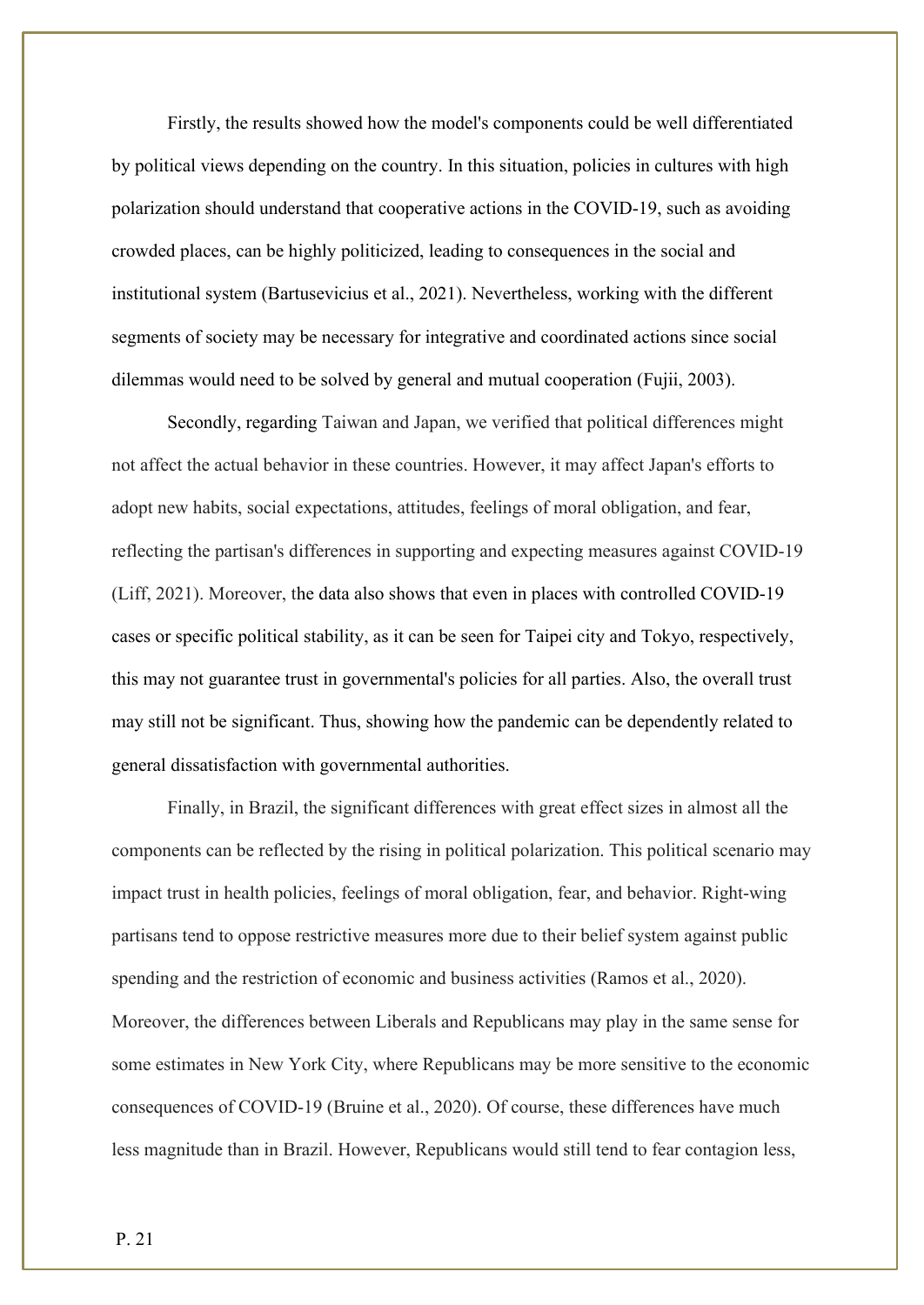behave less, and hold less intention to practice social distancing, besides trust more than liberals in health policies by the former President Trump administration. These findings are also supported by previous research (Clinton et al., 2021; Bruine et al., 2020).

## **Conclusion**

## **Overview and remarks for each city**

This study presented significant contributions for policymakers by showing that social and cognitive factors can bring significant changes in the variance of efforts and reported behavior of avoiding crowded places. Moreover, as an international contribution of the study, this variance can be significantly different by the city where people live or the political position they belong. Therefore, attention to these factors is necessary to understand human behavior in the COVID-19 pandemic and future health crises. Also, by looking at each city, idiosyncratic conclusions can be generated while making comparisons across them.

In Tokyo, although the relationship among the variables can have a tangible impact on behavioral change, its general mean scores are still low compared to the explained variance and respectively scores in the City of New York and Brasilia, revealing how communications and campaigns can get much more benefit from integrating the contents of this study. Also, it is essential to notice that even though Japan may present years of political stability, differences in the measures by political positions can still produce effects almost similar to cities such as in New York, which could be a reflection of some groups` judgment on the government's indecisive response to COVID-19 due to considerations over the business, economics and the Olympics (Liff, 2021).

Taipei showed a less variance explanation of the model than other countries, resulting from the success in controlling the pandemic. This would make the effect of each component on intentions or behavior reasonably non-necessary to exist. But still, explained variance of fear was the highest in this country. We reported that the predictors of fear were better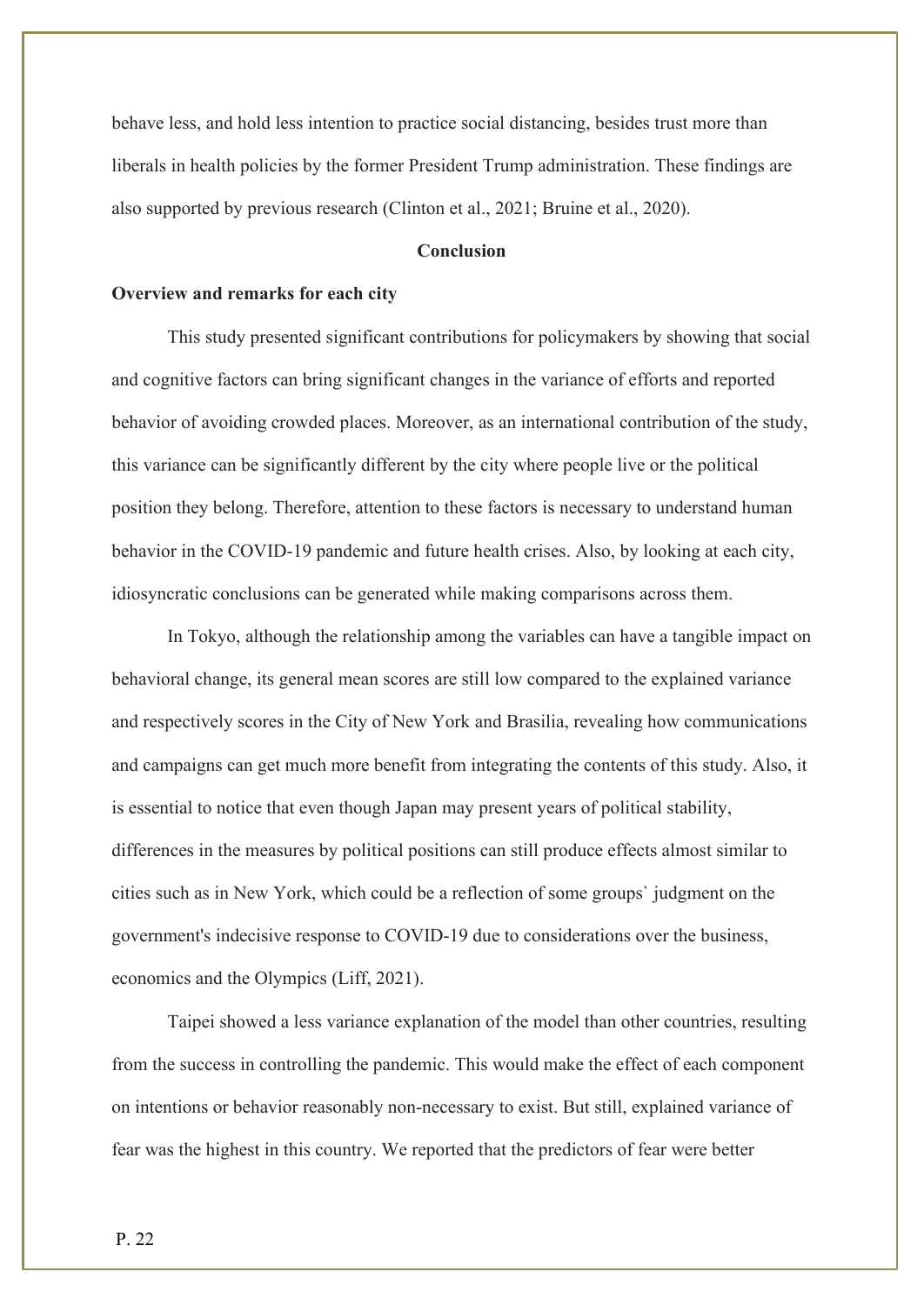predictors in countries with controlled situations. Because of that, we assume that the constant contact with public health crises may diminish their effects on fear. However, by looking at the mean scores of the components, it is possible to verify that fear, intentions, behavior, attitudes, injunctive norms, and other components are still positive. They also do not differ so much from Tokyo, for example, or even New York in some cases. This could be due to consciousness about the seriousness of COVID-19 made through previous experience with SARS, high population density that may be sensitive to outbreaks, and proactive policies by the government (Summers et al., 2020). From political differences in this country, we should also mention the effect on trust in authorities, which may suffer differences in judgment by parties, even if the country has a controlled situation over COVID-19.

It was possible to predict reasonably well the behavior in New York City. The estimates of this city present similarities in injunctive norm to intention and perceived behavioral control to behavior like in Tokyo, but it may also show likeness with Brazil in fear due to significant clusters of infection by data collection. Nevertheless, New York City plays in a relatively middle position among the four cities in most of the mean scores of the components. Furthermore, political differences in the components were mainly mediated by the contrast between liberals and republicans, as expected from political polarization.

Brasilia was the city with the most explained variance in behavior, holding the highest scores in the components compared to the other cities, except for the trust. Thus, policies may be well effective if they adopt the components of the model. Nevertheless, political polarization can be a significant concern for controlling social distance since some parties may present tendencies for noncooperative behavior with high differences from others. Previous research showed that resistance to support COVID-19 measures by practicing social distance might be due to Brazil's principles and beliefs of political orientation. This is because conservatives consider businesses and industries as key societal institutions while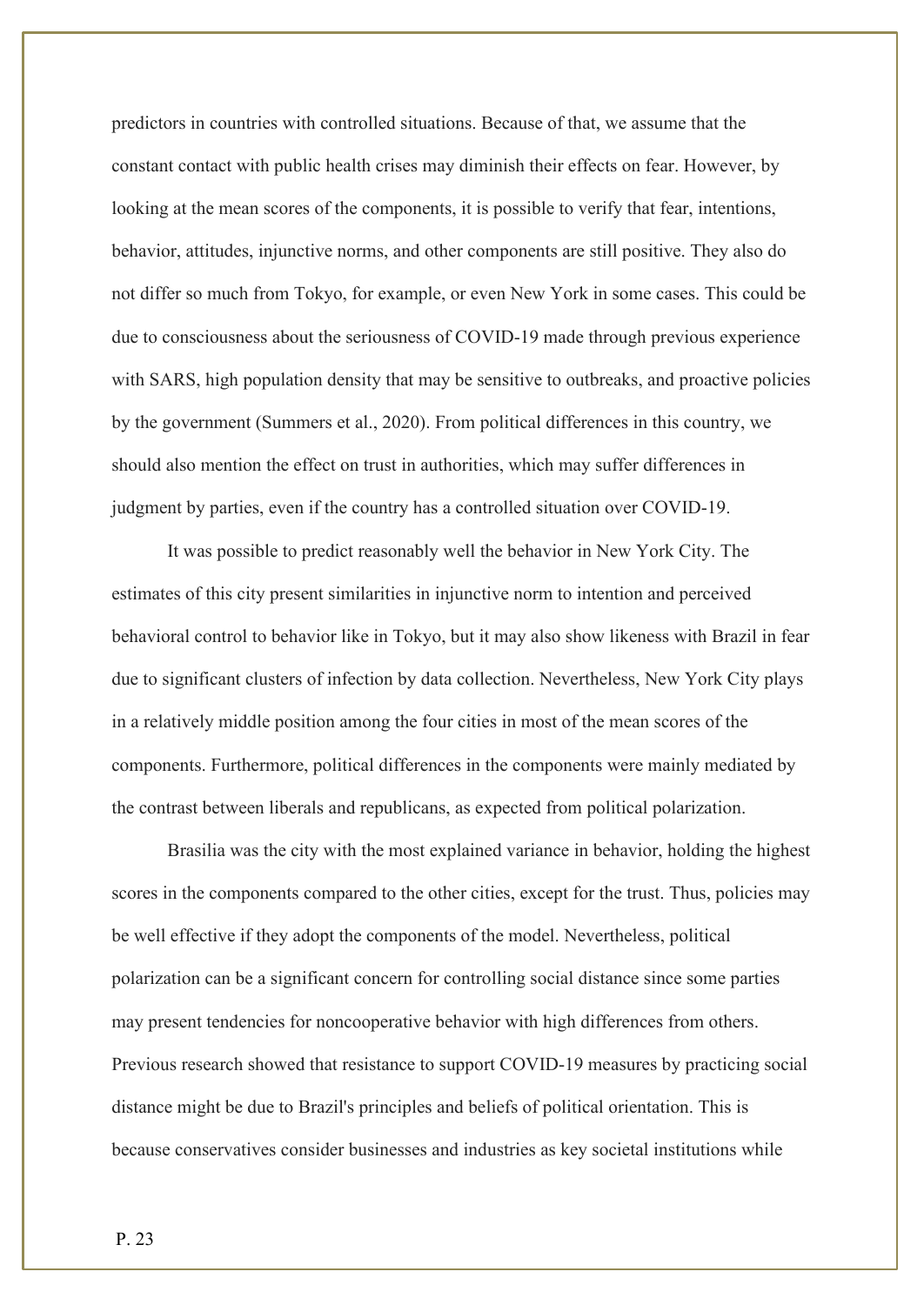opposing public spending, where measures of social distancing and financial assistance would mainly threaten it (Ramos et al., 2020). Important to mention, in addition, that Brazil's economy was at risk, inflation, public debt, and recession worsened by the COVID-19 pandemic $10$ .

## **Implication for policy-making**

Policymakers should consider psychological strategies, especially in communications, to increase cooperation by understanding the differences and influences of the variables of this research. Examples of potential interventions would be: (1) highlighting positive benefits of the behavior, especially showing evidences and in a tone of request for cooperation, while giving space for citizens opinions (Ajzen, 1991; Fujii, 2003); (2) creating means for people to understand the social expectation by their peers, their government and their referent people, such as celebrities, to not be at crowded places (e.g. images of them in crowded areas can give the wrong social expectation) (Cialdini & Goldstein, 2004); (3) targeting feelings of moral obligation by giving awareness about people in need such as populations with high risks, showing the actions to prevent bad outcomes to them, while emphasizing one's ability to do it and finally indicating their responsibility to become involved (Schwartz, 1977); (4) helping citizens by facilitating their behavior and giving them a sense of controllability over it; (5) understanding the role of intention as a motivation for plan on how, when and where the behavior can occur in citizens` life, thus information on these directions is needed to be included in communications (Fujii, 2003) or feedback for correcting bias, while helping them with better choices (Thaler, et al. 2013); (6) reducing political polarization and understanding that in communities divided by it, different response to certain factors is expected, thus attention to each group is needed, especially understanding their belief's system; and (7) understanding that people may rely also on emotions, such as fear and feelings of moral

<span id="page-25-0"></span><sup>10</sup> The World Bank in Brazil, 2021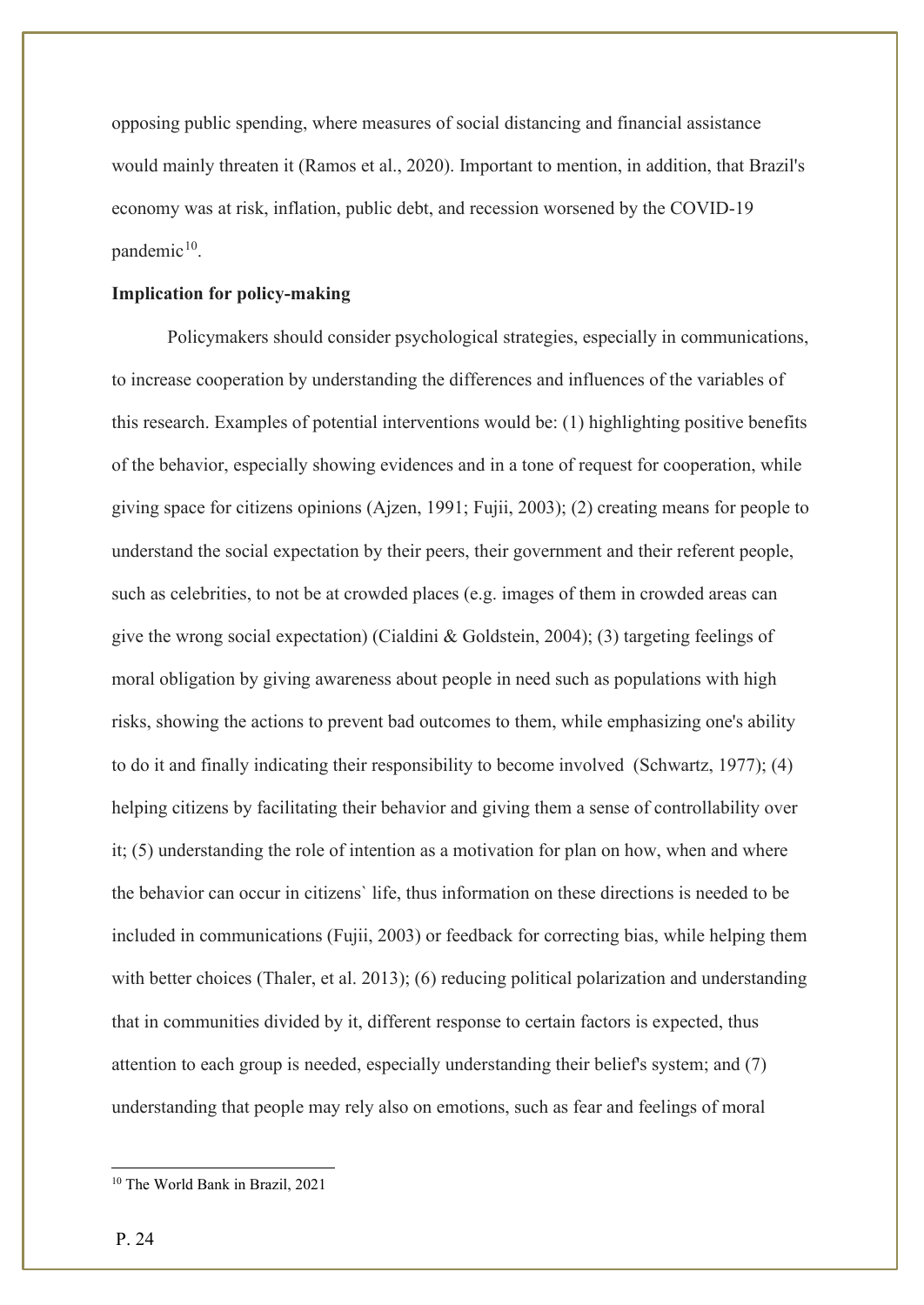obligation in order to make decisions (Slovic, 2010). However, knowing that even if there is no coping or instructional information in communications that would guide people to adopt the behavior to reduce these emotional arousals, no attitudinal or behavioral change can be expected (Fujii, 2003; Leventhal et al., 1967). Finally, as quoted by the past environmental psychologist and consultant of UNESCO and IAEA, Professor Terence Lee: "*Research results make people think - they are not sufficiently trusted by our sponsors to make them dash out to apply solutions"* (Uzzell, 2015). Thus, we expect this research to foment discussions and debates between policymakers and researchers before any immediate application while also considering our communities' well-being, safety, and freedom.

## **Limitations and future agenda**

About research limitations in this study, firstly, there is a need to amplify the sample in each country if policymakers would like to expand the interpretation for their different political positions with the model proposed in the first section since the allocation of all the political groups would remain the study with a low number of a participant for each one. Secondly, although some effects in the model can be considered equal across the cities in this study, replication of data in other cultures or cities in the same countries is needed before considering some effects as reasonably universal. Thirdly, the researchers point out the need to consider the specificities of each location for better interpretation, besides the need for experimental, qualitative, and interdisciplinary studies for a clear understanding of the phenomenon of this research. Thus, a multimethod and interdisciplinary approach can facilitate the comprehension of the gaps in this study. Finally, data collection was conducted differently in Brazil using snowball sampling due to the national regulations, where participants are not allowed to be paid.

## **References**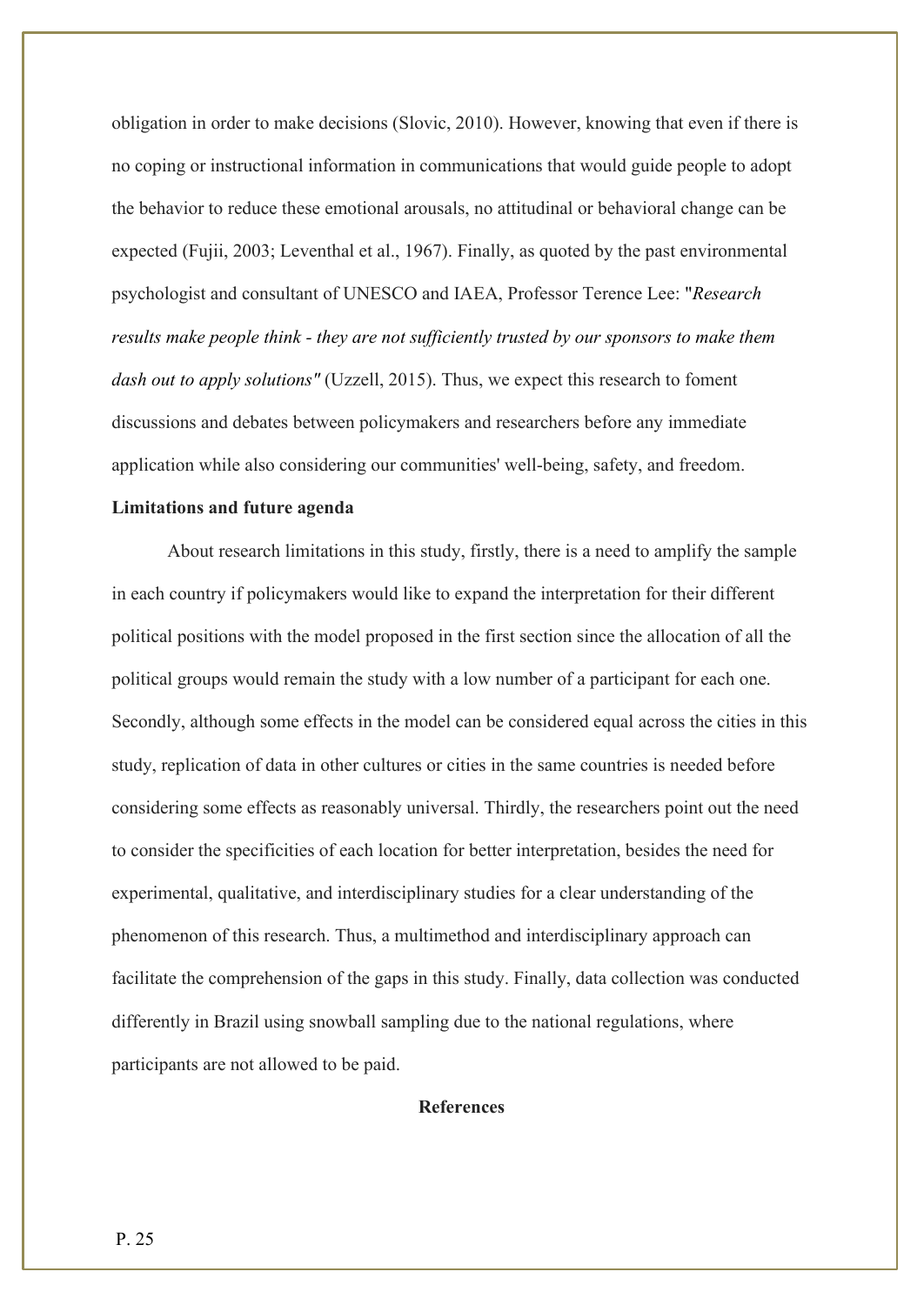- Ajzen, I. (1991). The theory of planned behavior. *Organizational behavior and human decision processes*, *50*(2), 179-211.
- Barros, M. N. D., Aguiar, M. M., Carvalho, F., Macedo, A., & Pereira, A. T. (2021). COVID-19 Fear Scale-Validation and adaptation for the perinatal period. *Journal of Human Growth and Development*, *31*(1), 9-17. http://dx.doi.org/10.36311/jhgd.v31.11546.
- Bartusevicius, H., Bor, A., Jørgensen, F., & Bang, M. (2021). The psychological burden of the COVID-19 pandemic is associated with anti-systemic attitudes and political violence.

Bentler, P. M. (1992). On the fit of models to covariances and methodology to the Bulletin. *Psychological Bulletin*, *112*(3), 400. [https://doi.org/10.1037/0033-2909.112.3.400](https://psycnet.apa.org/doi/10.1037/0033-2909.112.3.400)

- Brazilian Institute of Geography and Statistics. Cities and States. Retrieved 26, September 2021 from [https://www.ibge.gov.br/en/cities-and-states/df/brasilia.html\](https://www.ibge.gov.br/en/cities-and-states/df/brasilia.html/)
- Bruine de Bruin, W., Saw, HW. & Goldman, D.P. Political polarization in U.S. residents' COVID-19 risk perceptions, policy preferences, and protective behaviors. *J Risk Uncertain* **61,** 177–194 (2020). https://doi.org/10.1007/s11166-020-09336-3
- Byrne, B. M. (2013). *Structural equation modeling with Mplus: Basic concepts, applications, and programming*. Routledge. <https://doi.org/10.4324/9780203807644>

Cialdini, R. B., & Goldstein, N. J. (2004). Social influence: Compliance and conformity. *Annu. Rev. Psychol.*, *55*, 591-621.

<https://doi.org/10.1146/annurev.psych.55.090902.142015>

- Clinton, J., Cohen, J., Lapinski, J., & Trussler, M. (2021). Partisan pandemic: How partisanship and public health concerns affect individuals' social mobility during COVID-19. *Science advances*, *7*(2), eabd7204. https://doi.org/10.1146[/10.1126/sciadv.abd7204](https://doi.org/10.1126/sciadv.abd7204)
- Chan, L., & Bishop, B. (2013). A moral basis for recycling: Extending the theory of planned behaviour. *Journal of Environmental Psychology*, *36*, 96-102. <https://doi.org/10.1016/j.jenvp.2013.07.010>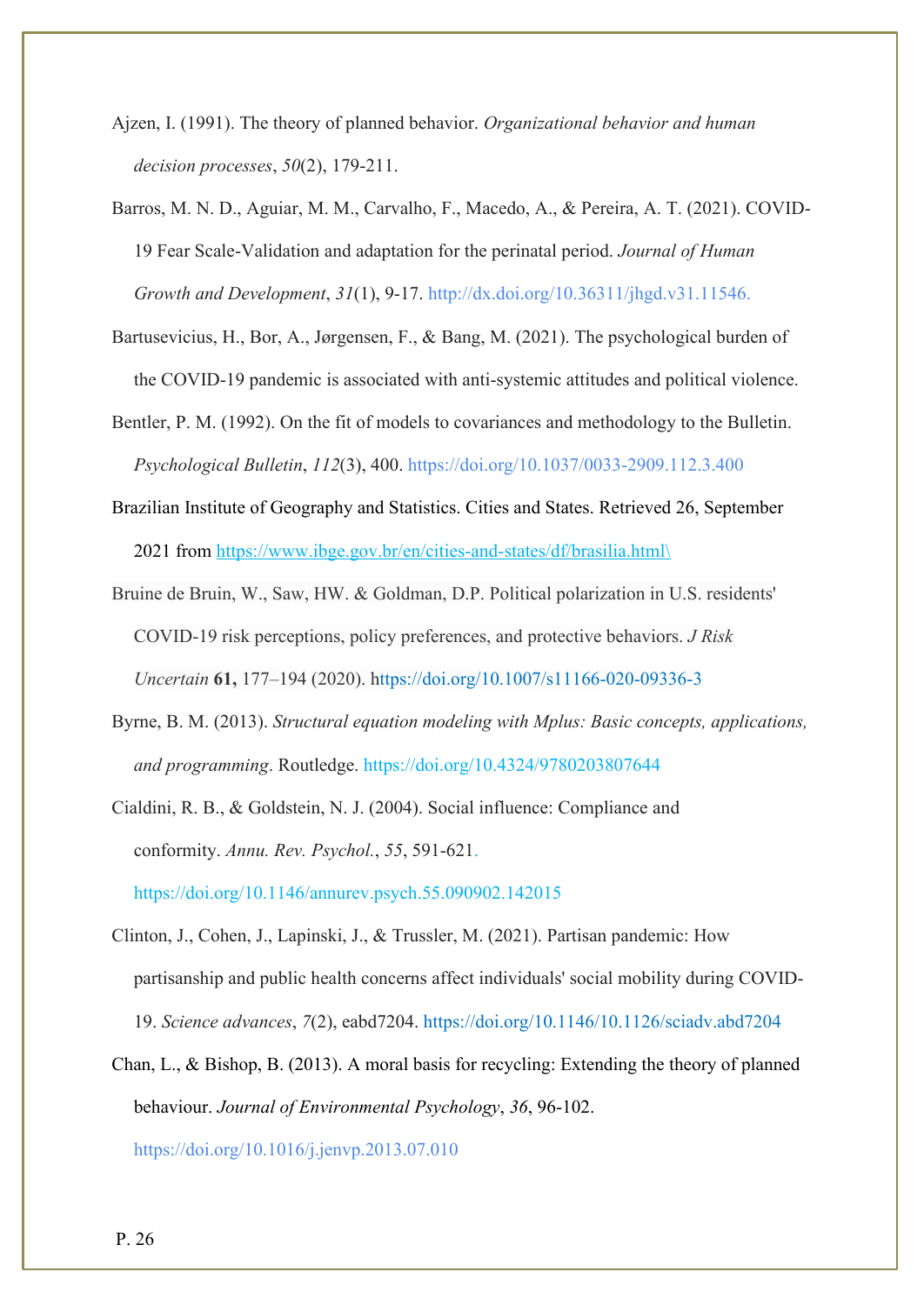- Cheng, Cindy, Joan Barceló, Allison Hartnett, Robert Kubinec, and Luca Messerschmidt. 2020. COVID-19 Government Response Event Dataset (CoronaNet v1.0). *Nature Human Behaviour* (2020). https://doi.org/10.1038/s41562-020-0909-7
- Costa, C., & Lee, S. (2019). The evolution of urban spatial structure in Brasília: Focusing on the role of urban development policies. *Sustainability*, *11*(2), 553.

Cvetkovich, G. (2013). *Social trust and the management of risk*. Routledge.

- Das, A. K., Abdul Kader Jilani, M. M., Uddin, M. S., Uddin, M. A., & Ghosh, A. K. (2021). Fighting ahead: adoption of social distancing in COVID-19 outbreak through the lens of the theory of planned behavior. *Journal of Human Behavior in the Social Environment*, *31*(1-4), 373-393.<https://doi.org/10.1080/10911359.2020.1833804>
- Dawes, R. M. (1980). Social dilemmas. *Annual review of psychology*, *31*(1), 169-193. Delacre, M., Leys, C., Mora, Y. L., & Lakens, D. (2019). Taking parametric assumptions seriously: Arguments for the use of Welch's F-test instead of the classical F-test in oneway ANOVA. *International Review of Social Psychology*, *32*(1).

<http://doi.org/10.5334/irsp.198>

Department of Urban Development, Taipei City Government. Taiwan Statistics. Retrieved November 11, 2021 from

[https://english.udd.gov.taipei/News\\_Content.aspx?n=D775B547B0EE179A&sms=49BD433E6C6](https://english.udd.gov.taipei/News_Content.aspx?n=D775B547B0EE179A&sms=49BD433E6C6E4A5B&s=DD5A46C4BB7D3B33) [E4A5B&s=DD5A46C4BB7D3B33](https://english.udd.gov.taipei/News_Content.aspx?n=D775B547B0EE179A&sms=49BD433E6C6E4A5B&s=DD5A46C4BB7D3B33)

- De Waal, F. B. (2008). Putting the altruism back into altruism: the evolution of empathy. *Annu. Rev. Psychol.*, *59*, 279-300. http://doi.org/10.5334/irsp.198
- Dryhurst, S., Schneider, C. R., Kerr, J., Freeman, A. L., Recchia, G., Van Der Bles, A. M., ... & van der Linden, S. (2020). Risk perceptions of COVID-19 around the world. *Journal of Risk Research*, *23*(7-8), 994-1006.<https://doi.org/10.1080/13669877.2020.1758193>
- Fan, C. W., Chen, I. H., Ko, N. Y., Yen, C. F., Lin, C. Y., Griffiths, M. D., & Pakpour, A. H. (2021). Extended theory of planned behavior in explaining the intention to COVID-19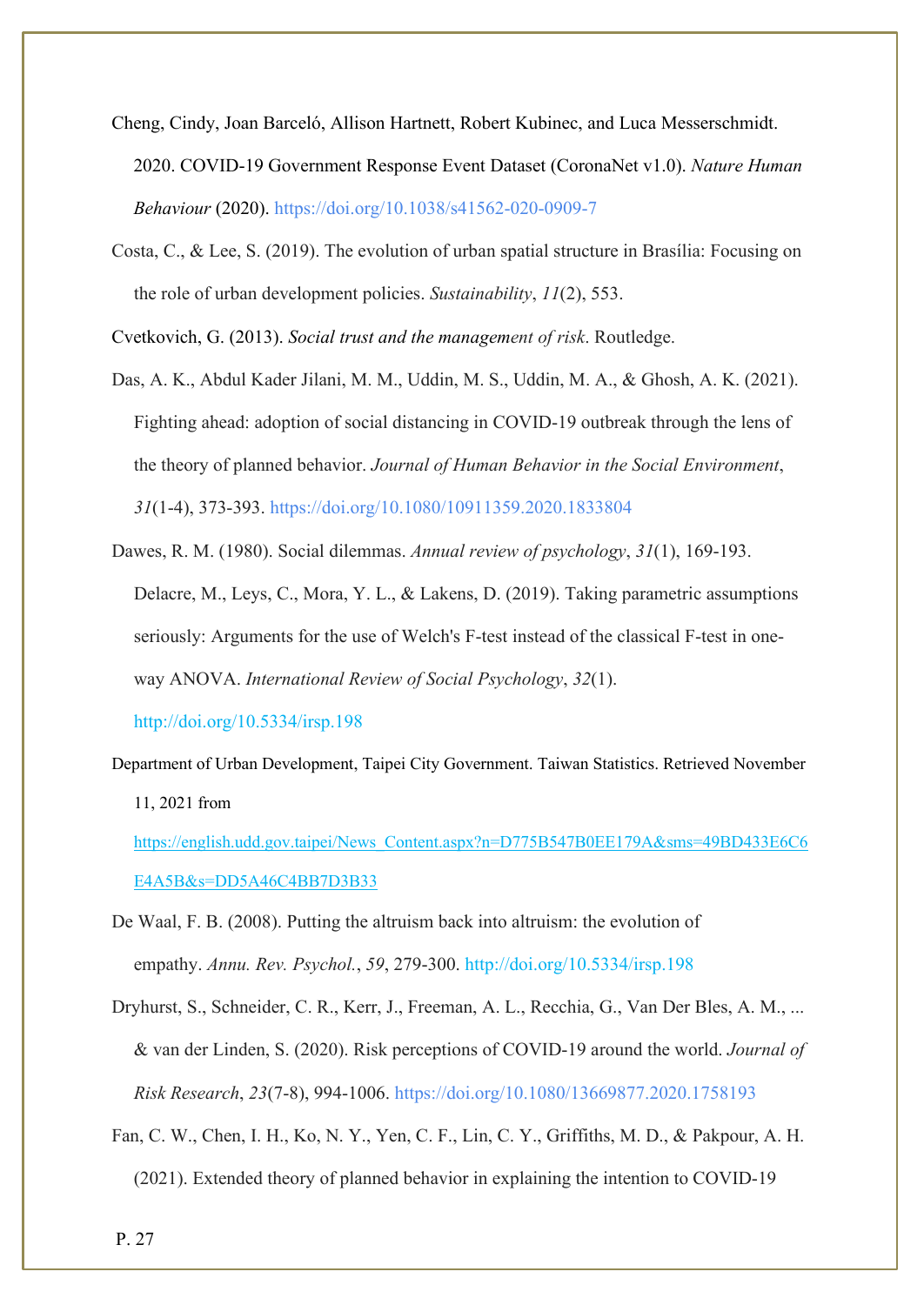vaccination uptake among mainland Chinese university students: an online survey study. *Human Vaccines & Immunotherapeutics*, 1-8.

<https://doi.org/10.1080/21645515.2021.1933687>

Fischer R, Karl JA. Predicting Behavioral Intentions to Prevent or Mitigate COVID-19: A Cross-Cultural Meta-Analysis of Attitudes, Norms, and Perceived Behavioral Control Effects. *Social Psychological and Personality Science*. June 2021.

[https://doi.org/](https://doi.org/10.1177%2F0146167211407075)[10.31234/osf.io/ek69g](https://doi.org/10.31234/osf.io/ek69g)

Foster, K. R., Wenseleers, T., & Ratnieks, F. L. (2006). Kin selection is the key to altruism. *Trends in ecology & evolution*, *21*(2), 57-60. <https://doi.org/10.1016/j.tree.2005.11.020>

Frounfelker, R. L., Santavicca, T., Li, Z. Y., Miconi, D., Venkatesh, V., & Rousseau, C. (2021). COVID-19 Experiences and Social Distancing: Insights From the Theory of Planned Behavior. *American Journal of Health Promotion*. [https://doi.org/10.1177/08901171211020997](https://doi.org/10.1177%2F08901171211020997)

Fujii, S. (2003). Prescription for Social Dilemmas. *Nakanishiya Pub., Kyoto*.

- Kahneman, D., & Tversky, A. (1979). Prospect Theory: An Analysis of Decision under Risk. *Econometrica*, *47*(2), 263-292.
- Kerr, J., Panagopoulos, C., & van der Linden, S. (2021). Political polarization on COVID-19 pandemic response in the United States. *Personality and Individual Differences*, *179*, 110892.<https://doi.org/10.1016/j.paid.2021.110892>
- Kohlberg, L., & Hersh, R. H. (1977). Moral development: A review of the theory. *Theory into practice*, *16*(2), 53-59.<https://doi.org/10.1080/00405847709542675>
- Kondo, K. (2020). How Will Covid-19 Reshape Cities in Japan? Cover Story Number 6. *Research Institute of Economy, Trade and Industry Newspapers & Magazines*. Retrieved November 2, 2021 from [https://www.rieti.go.jp/en/papers/contribution/kondo-](https://www.rieti.go.jp/en/papers/contribution/kondo-keisuke/01.html)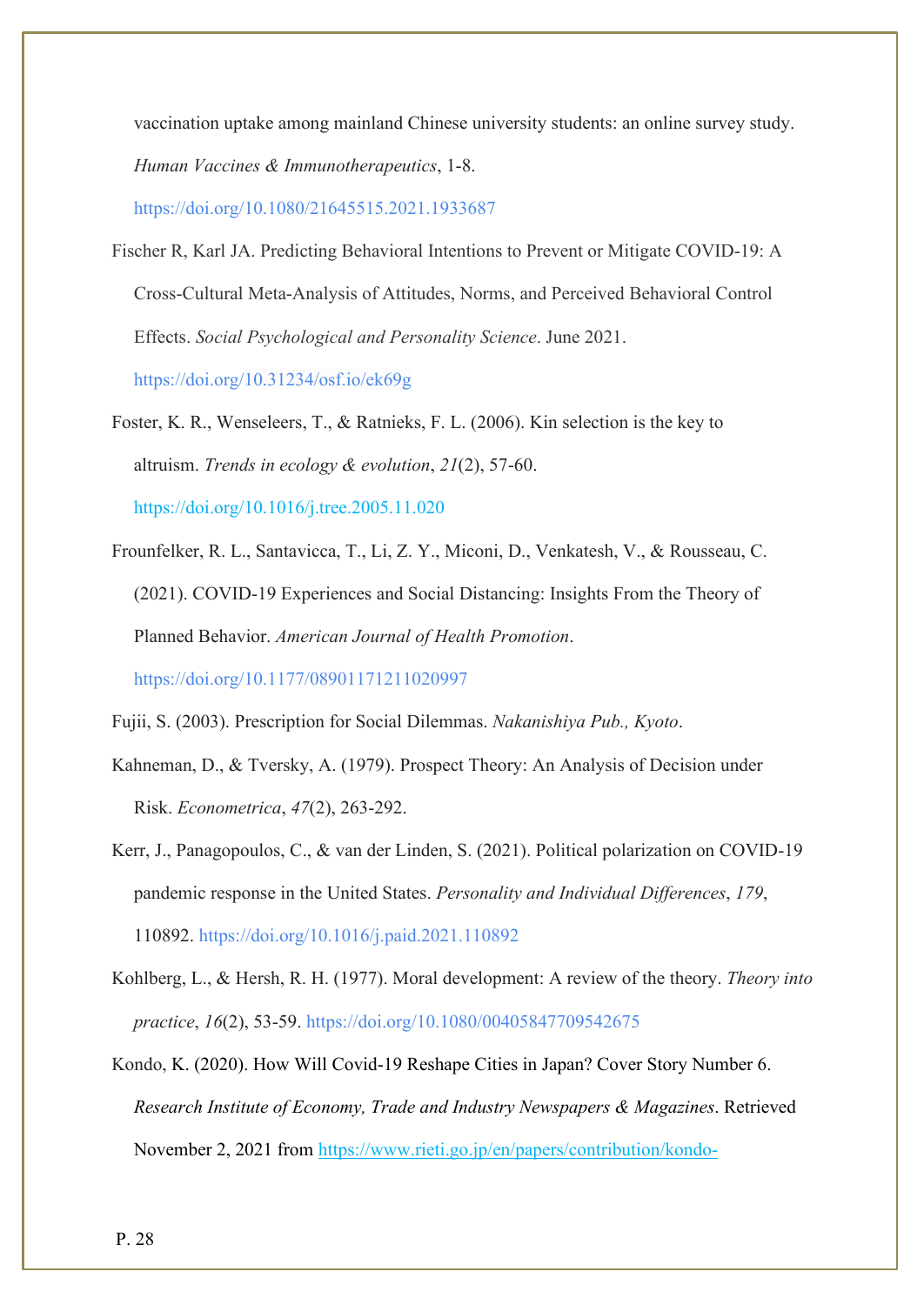## [keisuke/01.html](https://www.rieti.go.jp/en/papers/contribution/kondo-keisuke/01.html)

- Lankevich, George. "New York City". *Encyclopedia Britannica*, October 23 2020, [https://www.britannica.com/place/New-York-City. Accessed September 26 2021.](https://www.britannica.com/place/New-York-City.%20Accessed%2026%20September%202021)
- Leventhal, H., Watts, J. C., & Pagano, F. (1967). Effects of fear and instructions on how to cope with danger. *Journal of personality and social psychology*, *6*(3), 313. [https://doi.org/10.1037/h0021222](https://psycnet.apa.org/doi/10.1037/h0021222)
- Liff, A. P. (2021). Japan in 2020: COVID-19 and the End of the Abe Era. *Asian Survey*, *61*(1), 49-64.<https://doi.org/10.1525/as.2021.61.1.49>
- Lin, C. Y., Imani, V., Majd, N. R., Ghasemi, Z., Griffiths, M. D., Hamilton, K., ... & Pakpour, A. H. (2020). Using an integrated social cognition model to predict COVID‐19 preventive behaviors. *British journal of health psychology*, *25*(4), 981-1005. <https://doi.org/10.1111/bjhp.12465>

Ly, A., Verhagen, J., & Wagenmakers, E. J. (2016). Harold Jeffreys's default Bayes factor hypothesis tests: Explanation, extension, and application in psychology. *Journal of Mathematical Psychology*, *72*, 19-32. <https://doi.org/10.1016/j.jmp.2015.06.004>

Marden, J. I. (2000). Hypothesis testing: from p values to Bayes factors. *Journal of the American Statistical Association*, *95*(452), 1316-1320.

<https://doi.org/10.1080/01621459.2000.10474339>

- Mao, Y., Chen, H., Wang, Y., Chen, S., Gao, J., Dai, J., Jia, Y., Xiao, Q., Zheng, P. and Fu, H., 2021. How can the uptake of preventive behavior during the COVID-19 outbreak be improved? An online survey of 4827 Chinese residents. *BMJ Open*, *11*(2), p.e042954.
- McEachan, R. R. C., Conner, M., Taylor, N. J., & Lawton, R. J. (2011). Prospective prediction of health-related behaviors with the theory of planned behavior: A metaanalysis. *Health psychology review*, *5*(2), 97-144.

<https://doi.org/10.1080/17437199.2010.521684>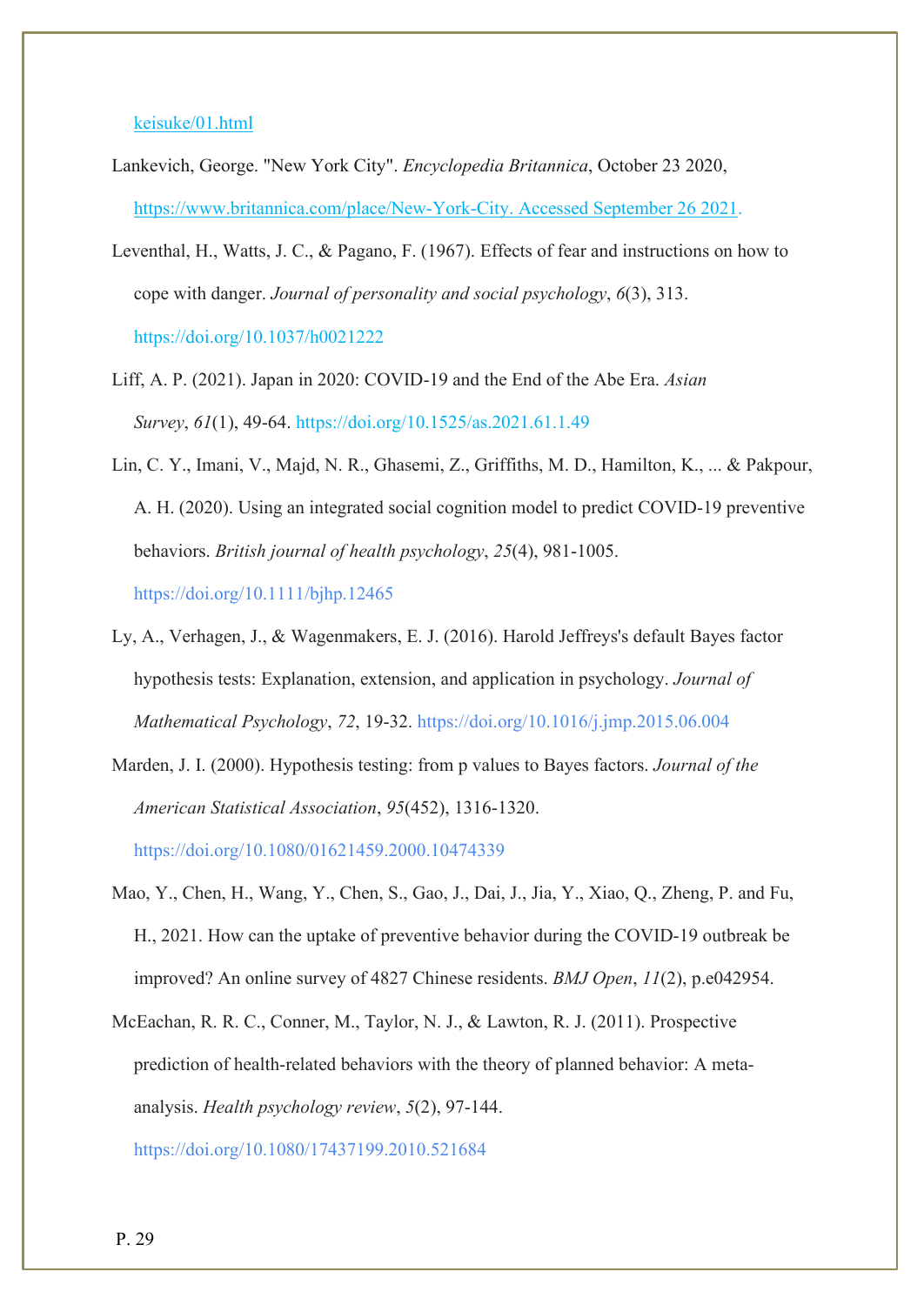- New York State. Governor Cuomo Announces New York Ending COVID-19 State Disaster Emergency on June 24. News. Retrieved October 11, 2021 from [https://www.governor.ny.gov/news/governor-cuomo-announces-new-york-ending-covid-](https://www.governor.ny.gov/news/governor-cuomo-announces-new-york-ending-covid-19-state-disaster-emergency-june-24)[19-state-disaster-emergency-june-24](https://www.governor.ny.gov/news/governor-cuomo-announces-new-york-ending-covid-19-state-disaster-emergency-june-24)
- Ng, K. H., & Kemp, R. (2020). Understanding and reducing the fear of COVID-19. *Journal of Zhejiang University. Science. B*, *21*(9), 752. [https://doi.org/10.1136/bmjopen-2020-](https://doi.org/10.1136/bmjopen-2020-042954) [042954](https://doi.org/10.1136/bmjopen-2020-042954)
- Haidt, J. (2012). *The righteous mind: Why good people are divided by politics and religion*. Vintage.

Henrich, J., Boyd, R., Bowles, S., Camerer, C., Fehr, E., Gintis, H., ... & Tracer, D. (2005). "Economic man" in cross-cultural perspective: Behavioral experiments in 15 small-scale societies. *Behavioral and brain sciences*, *28*(6), 795-855. <https://doi.org/10.1017/S0140525X05000142>

- Hofstede, G. (2011). Dimensionalizing cultures: The Hofstede model in context. *Online readings in psychology and culture*, *2*(1), 2307-0919. [https://doi.org/10.9707/2307-](https://doi.org/10.9707/2307-0919.1014) [0919.1014](https://doi.org/10.9707/2307-0919.1014)
- Hu, L. T., & Bentler, P. M. (1999). Cutoff criteria for fit indexes in covariance structure analysis: Conventional criteria versus new alternatives. *Structural equation modeling: a multidisciplinary journal*, *6*(1), 1-55.<https://doi.org/10.1080/10705519909540118>
- Parker, D., Manstead, A. S., & Stradling, S. G. (1995). Extending the theory of planned behaviour: The role of personal norm. *British journal of social psychology*, *34*(2), 127-138. <https://doi.org/10.1111/j.2044-8309.1995.tb01053.x>
- Pew Research Center. The Partisan Divide on Political Values Grows Even Wider: Sharp shift among democrats on aid to needy, race, immigration. Political Parties. Retrieved on September 27 2021 from [https://www.pewresearch.org/politics/2017/10/05/the-partisan](https://www.pewresearch.org/politics/2017/10/05/the-partisan-divide-on-political-values-grows-even-wider/)[divide-on-political-values-grows-even-wider/.](https://www.pewresearch.org/politics/2017/10/05/the-partisan-divide-on-political-values-grows-even-wider/)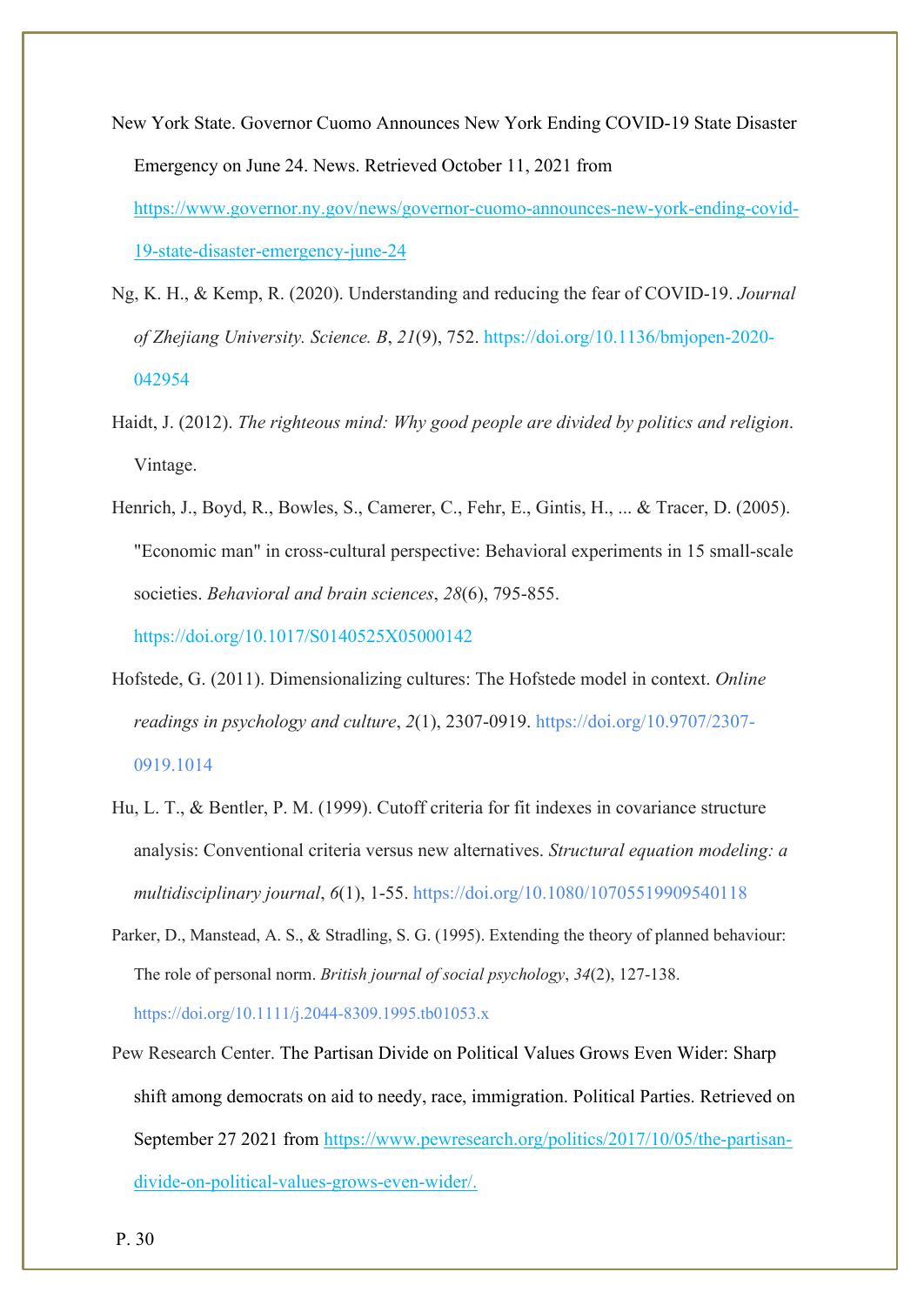- Pfattheicher, S., Nockur, L., Böhm, R., Sassenrath, C., & Petersen, M. B. (2020). The emotional path to action: Empathy promotes physical distancing and wearing of face masks during the COVID-19 pandemic. *Psychological Science*, *31*(11), 1363-1373. [https://doi.org/10.1177/0956797620964422](https://doi.org/10.1177%2F0956797620964422)
- Prasetyo, Y. T., Castillo, A. M., Salonga, L. J., Sia, J. A., & Seneta, J. A. (2020). Factors affecting perceived effectiveness of COVID-19 prevention measures among Filipinos during enhanced community quarantine in Luzon, Philippines: Integrating Protection Motivation Theory and extended Theory of Planned Behavior. *International journal of infectious diseases*, *99*, 312-323.<https://doi.org/10.1016/j.ijid.2020.07.074>
- Public Security Secretary of the Federal District. Painel COVID-10 no Distrito Federal. COVID-19- Transparência. Retrieved July 9, 2021 from <https://covid19.ssp.df.gov.br/extensions/covid19/covid19.html#/>
- Ramos, G., Vieites, Y., Jacob, J., & Andrade, E. B. (2020). Political orientation and support for social distancing during the COVID-19 pandemic: evidence from Brazil. *Revista de Administração Pública*, *54*, 697-713. https://doi.org/10.1590/0034-761220200162x.
- Schwartz, S. H. (1977). Normative influences on altruism. In *Advances in experimental social psychology* (Vol. 10, pp. 221-279). Academic Press.
- Shmueli, L. (2021). Predicting intention to receive COVID-19 vaccine among the general population using the health belief model and the theory of planned behavior model. *BMC Public Health*, *21*(1), 1-13.<https://doi.org/10.1186/s12889-021-10816-7>
- Slovic, P., Finucane, M. L., Peters, E., & MacGregor, D. G. (2007). The affect heuristic. *European journal of operational research*, *177*(3), 1333-1352. <https://doi.org/10.1016/j.ejor.2005.04.006>
- Slovic, P. (2010). If I look at the mass I will never act: Psychic numbing and genocide. In *Emotions and risky technologies* (pp. 37-59). Springer, Dordrecht.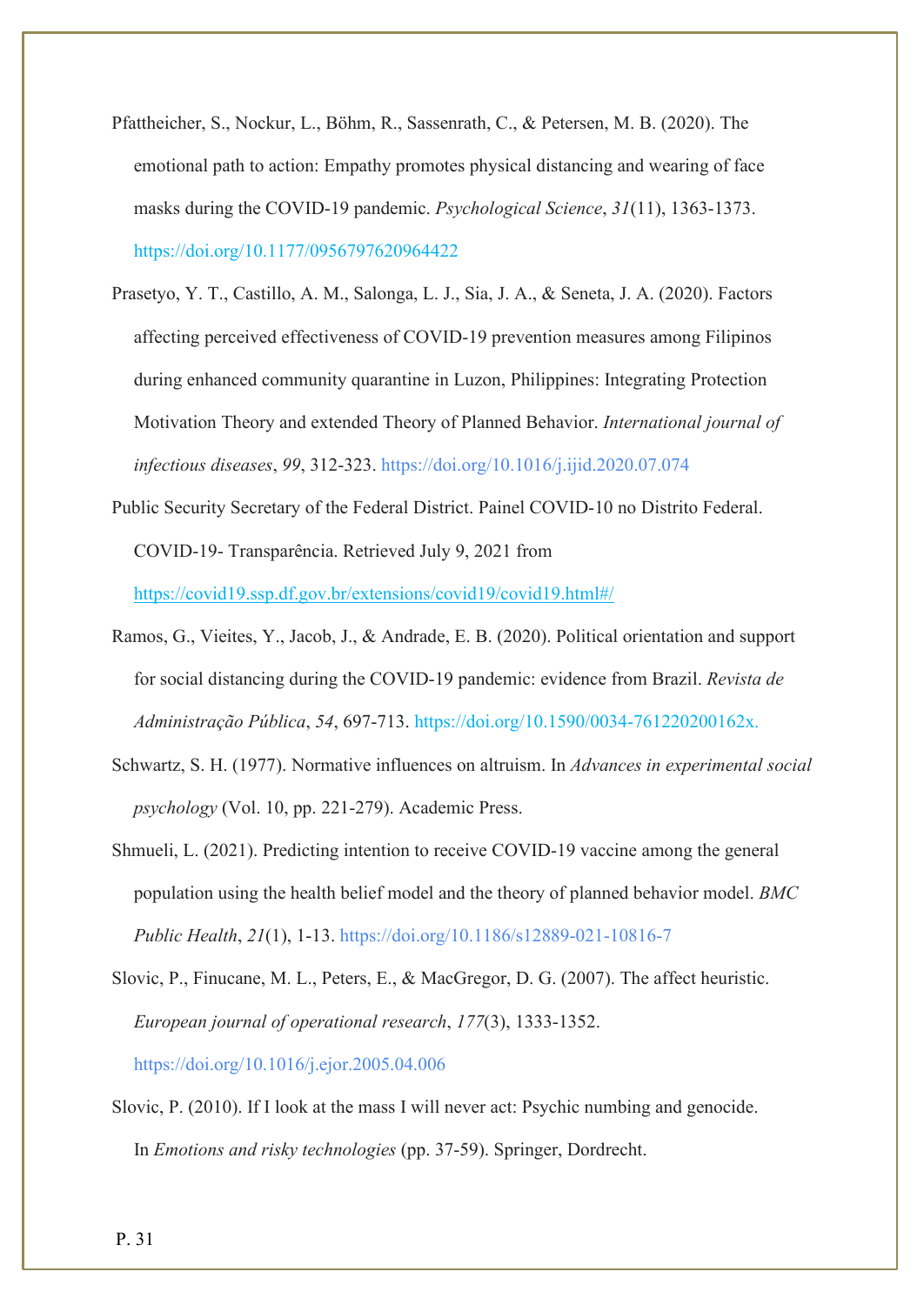[https://doi.org/10.1007/978-90-481-8647-1\\_3.](https://doi.org/10.1007/978-90-481-8647-1_3) Available by Scholars` Bank, University of Oregon. Retrieved 29, September 2021 from <https://scholarsbank.uoregon.edu/xmlui/handle/1794/22103.>

- Statistics Bureau of Japan. Population Census. E-Stat: Portal Site of Official Statistics of Japan. Retrieved September 27 2021 from [https://www.e-stat.go.jp/en/stat](https://www.e-stat.go.jp/en/stat-search/files?page=1&layout=datalist&toukei=00200521&tstat=000001136464&cycle=0&year=20200&month=24101210&tclass1=000001136465&tclass2=000001154388)[search/files?page=1&layout=datalist&toukei=00200521&tstat=000001136464&cycle=0&](https://www.e-stat.go.jp/en/stat-search/files?page=1&layout=datalist&toukei=00200521&tstat=000001136464&cycle=0&year=20200&month=24101210&tclass1=000001136465&tclass2=000001154388) [year=20200&month=24101210&tclass1=000001136465&tclass2=000001154388](https://www.e-stat.go.jp/en/stat-search/files?page=1&layout=datalist&toukei=00200521&tstat=000001136464&cycle=0&year=20200&month=24101210&tclass1=000001136465&tclass2=000001154388)
- Summers, J., Cheng, H. Y., Lin, H. H., Barnard, L. T., Kvalsvig, A., Wilson, N., & Baker, M. G. (2020). Potential lessons from the Taiwan and New Zealand health responses to the COVID-19 pandemic. *The Lancet Regional Health-Western Pacific*, 100044. <https://doi.org/10.1016/j.lanwpc.2020.100044>
- Thaler, R. H., Sunstein, C. R., & Balz, J. P. (2013). Choice architecture. In *The behavioral foundations of public policy* (pp. 428-439). Princeton University Press. <https://doi.org/10.1515/9781400845347-029>
- The New York Times. Tracking Coronavirus in New Tork City, N.Y. Retrieved August 3, 2021, from [https://www.nytimes.com/interactive/2021/us/new-york-city-new-york-covid](https://www.nytimes.com/interactive/2021/us/new-york-city-new-york-covid-cases.html)[cases.html](https://www.nytimes.com/interactive/2021/us/new-york-city-new-york-covid-cases.html)
- The World Bank, 2021. The World Bank in Brazi. Retrieved November 1, 2021, from https://www.worldbank.org/en/country/brazil/overview#1
- Tokyo Metropolitan Government. Updates on COVID-19 in Tokyo. COVID-19 Information Website. Retrieved 27, September 2021 from Tokyo https://stopcovid19.metro.tokyo.lg.jp/en/.
- Tversky, A., & Kahneman, D. (1973). Availability: A heuristic for judging frequency and probability. *Cognitive psychology*, *5*(2), 207-232. [https://doi.org/10.1016/0010-](https://doi.org/10.1016/0010-0285(73)90033-9) [0285\(73\)90033-9](https://doi.org/10.1016/0010-0285(73)90033-9)